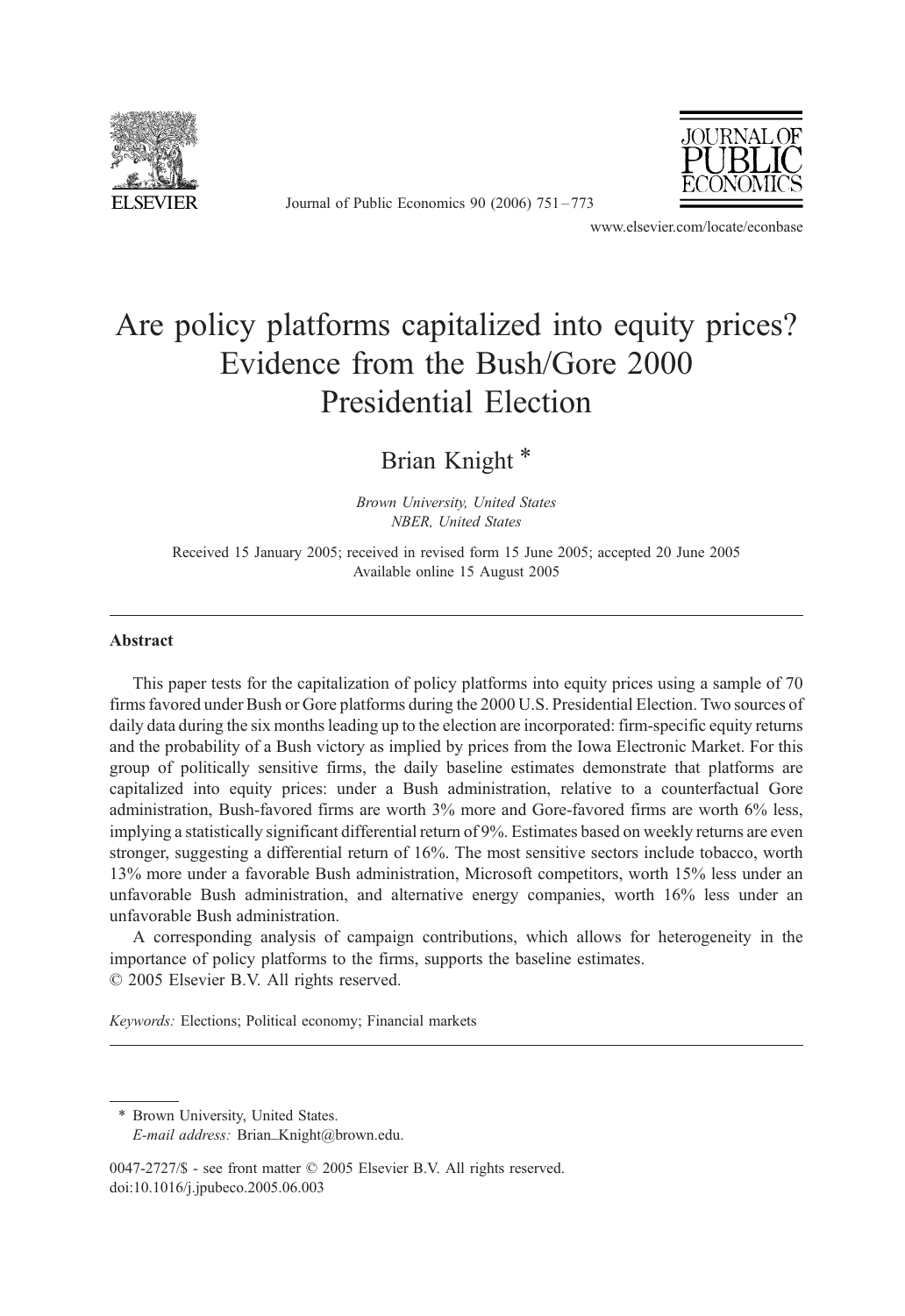# 1. Introduction

On the day following the U.S. Supreme Court ruling that guaranteed a victory for George Bush in the 2000 Presidential Election, several media reports noted the increase in prices of equities favored under Bush's campaign platforms.<sup>1</sup> Among these so-called Bush stocks, Pfizer rose 4.1%, Exxon rose 1.3%, and Philip Morris rose 6.5%. While this anecdotal evidence is suggestive of the capitalization of campaign platforms into equity prices, other Bush stocks, such as Microsoft, fell in value on that day. Moreover, it is difficult to separate the reaction of equity prices to this political event from other economic and financial developments. A final complication of interpretation involves investor expectations; in particular, these returns can only be interpreted as a lower bound on the total value of favorable policies to these firms given that markets may have largely factored in a Bush victory prior to the Supreme Court's ruling.

Using evidence from the period preceding the 2000 U.S. Presidential Election, this paper attempts to overcome these complications in a test for the capitalization of public policies into equity prices using evidence from a sample of 70 firms favored under either Bush (41 firms) or Gore (29 firms) policy platforms. Two sources of daily data are incorporated: private equity returns and candidate electoral prospects as implied by prices of political future contracts from the Iowa Electronic Market. The daily baseline estimates provide strong evidence that platforms are capitalized into equity prices: under the Bush administration, relative to a counterfactual Gore administration, Bush-favored firms are worth 3% more and Gore-favored firms are worth 6% less. Estimates based upon weekly results are even stronger, suggesting a differential return of 16%. The most sensitive sectors include tobacco, worth 13% more under a favorable Bush administration, Microsoft competitors, worth 15% less under an unfavorable Bush administration, and alternative energy companies, worth 16% less under an unfavorable Bush administration. A corresponding analysis of campaign contributions, which allows for heterogeneity in the importance of policy platforms to these firms, supports the baseline estimates.

These results provide evidence for the existence of election-contingent security markets, as hypothesized by [Musto and Yilmaz \(2003\);](#page-22-0) the authors demonstrate that, if such markets exist, consumers will purchase these securities as a hedge against wealth risk induced by differing candidate platforms over redistribution. In equilibrium, wealth considerations have no effect on voting but redistribution is the same regardless of the outcome of the election. In the context of the 2000 election, wealthy individuals could have purchased Gore-favored equities as a hedge against a loss by Bush, who proposed to significantly reduce federal income tax rates at the top end of the wealth and income distribution. Of course, this evidence does not prove that voters adopted such strategies but rather merely provides evidence on their feasibility.

# 2. Related empirical literature

Several studies have tested for the capitalization of federal tax policies into equity prices by studying the response of equity prices to political developments during

<sup>&</sup>lt;sup>1</sup> See, for example, The New York Times, December 14, 2000.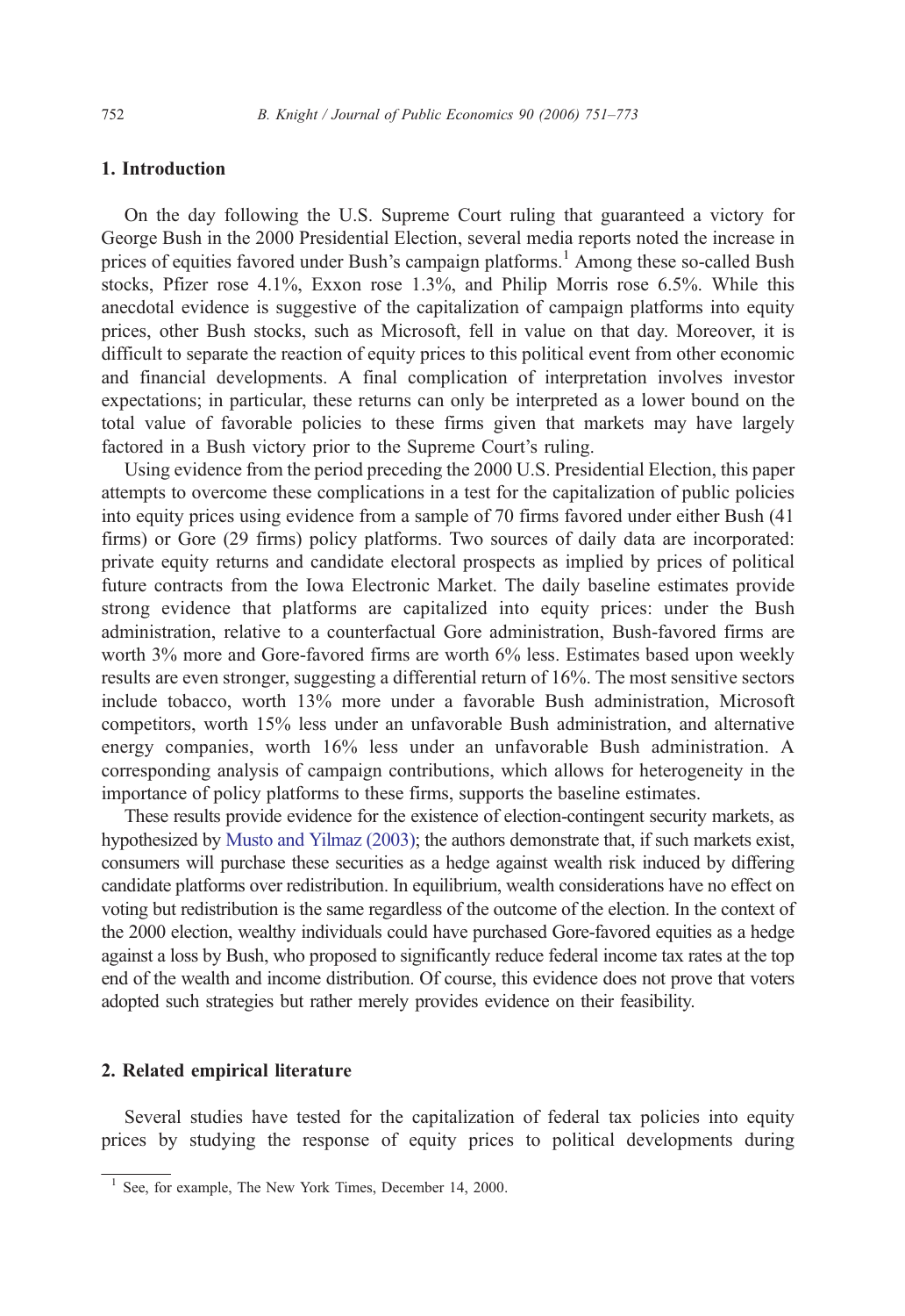negotiations over tax legislation. [Cutler \(1988\),](#page-22-0) in a study of the stock market's reaction to the passage of the Tax Reform Act of 1986, finds that the legislation's differential treatment of old and new capital is reflected in equity returns. However, the author finds no evidence of an overall market response to the passage of this legislation, suggesting that the news was not efficiently incorporated into equity prices. [Lang and Shackleford \(1997\)](#page-22-0) find that stock prices moved inversely with dividend yields following a 1997 budget accord that reduced capital gains tax rates; this finding is consistent with the capitalization of capital gains taxes into equity prices. [Sinai and Gyourko \(2004\)](#page-22-0) use the same natural experiment in a study of corporate-level investment subsidies and also conclude that the tax changes were capitalized into equity prices.

A related literature studies the effects of broader political events, such as elections and changes in the ruling party, on equity prices. Using evidence from the Iowa Electronic Market, [Slemrod and Greimel \(1999\)](#page-22-0) demonstrate that the flat tax proposal put forth by candidate Steve Forbes during the 1996 Presidential primaries had predictable effects on the U.S. municipal bond market. [Fisman's \(2001\)](#page-22-0) study of Indonesia reports that equity prices of firms closely connected to President Suharato experienced large declines, relative to prices of lesser-connected firms, in reaction to news of Suharato's deteriorating health. One limitation of this study is that none of these health episodes forced Suharato from office, and one must thus interpret these results as a lower bound on the value of political connections.<sup>2</sup> [Jayachandran \(2002\)](#page-22-0) studies the case of Senator James Jeffords' party switch, which ended the Republican control of the U.S. Senate in 2001. She finds that firms that made campaign contributions to Republicans during the 2000 election cycle declined in value, although no corresponding increase was detected for firms that contributed to the Democratic party. Regarding the magnitude, the defection of Jeffords caused firms to lose or gain 0.8% of their market value in aggregate. [Roberts \(1990\)](#page-22-0) studies the reaction of equity prices to the death of Senator Henry Scoop Jackson across various constituencies of Jackson and Senator Sam Nunn, Jackson's successor as ranking minority member on the Senate Armed Services Committee.

Several existing studies have related equity returns with prices from the Iowa Electronic Markets. [Herron et al. \(1992\)](#page-22-0) use measures of candidate electoral prospects based upon the Iowa Electronic Market during the 1992 Presidential election and identify 15 sectors, out of the 74 examined, as politically sensitive. While using similar sources of variation, there are several differences between Herron et al. and my paper. First, in their analysis of 74 economic sectors, the main focus of the paper, they attempt to measure sector-specific political sensitivity by regressing rates of return in equity markets on changes in electoral prospects separately for each of the sectors. My study, by contrast, incorporates independent information on firms favored under Bush and Gore campaign platforms

<sup>&</sup>lt;sup>2</sup> Fisman does attempt to quantify the value of political connections by using the return on the Jakarta Stock Exchange Composite Index as a measure of the severity of the rumor. Based upon responses of investment bankers in Indonesia to the question "how much would the Index had dropped if Suharto had died suddenly?", the author attempts to estimate the value of political connections. While suggestive, this exercise rests on the subjective views of investment bankers and, as the author notes, involves an inference that is quite far out of sample.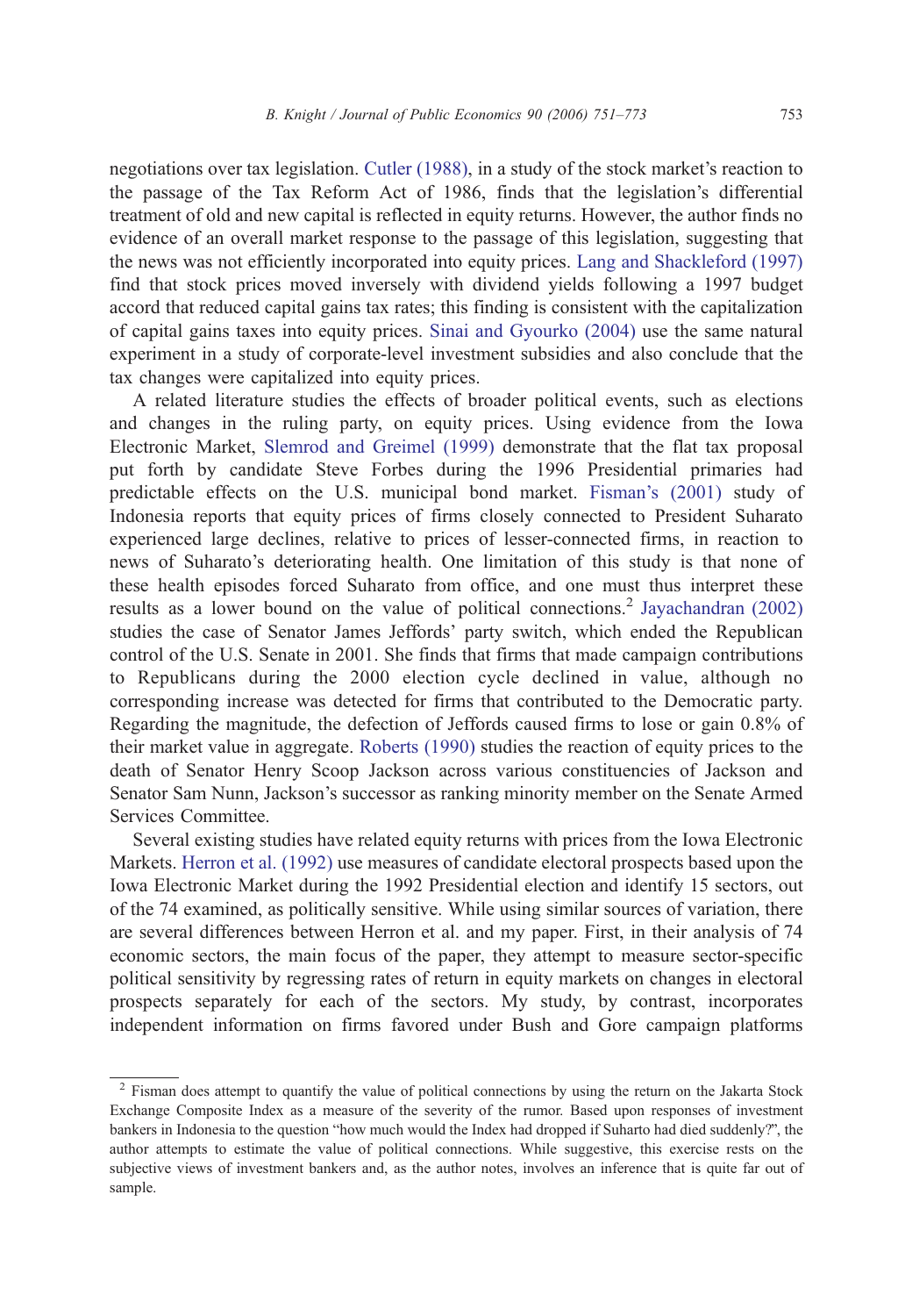and uses this information to uncover the significance of these platforms.<sup>3</sup> Note that this type of independent information is required in order to provide evidence for the existence of election-contingent securities as hypothesized in [Musto and Yilmaz \(2003\).](#page-22-0) Second, as an attempt to address potential reverse causation, my paper develops several instruments for the prices from the Iowa Electronic Market. In a paper of which I became aware after writing the first draft of my paper, [Mattozzi \(2005\)](#page-22-0) independently constructs an index of equity prices for firms making significant campaign contributions to Bush and Gore; he finds that Bush stocks rose in value as the probability of a Bush victory increases, as implied by the Iowa Electronic Market, while firms contributing to Gore experienced corresponding declines.

This paper is also related to a broader literature on whether or not the release of new information moves stock market prices. [Cutler et al. \(1988\)](#page-22-0) find that neither news associated with macroeconomic developments nor major world events fully explain movements in the S and P 500. [Elmendorf et al. \(1900\)](#page-22-0) examine movements in bond prices in Britain resulting from events leading up to and including World War I; they find that the variance of returns is higher in weeks with important news than in other weeks. [Wolfers](#page-22-0) and Zitzewitz (2004) examine the economic consequences of war in Iraq by correlating data from financial markets with the price from a futures contract that pays only if Saddam Hussein is ousted by a certain date. They conclude that the war raised oil prices \$10 per barrel and lowers the value of U.S. equities 15%.

While this paper focuses on the electoral-induced redistribution of resources across industries, a much larger literature examines the aggregate macroeconomic implications of elections. With forward-looking voters, uncertain election outcomes, and Democrats, relative to Republicans, preferring higher inflation rates in return for lower unemployment rates, the resolution of electoral outcomes has macroeconomic implications. In particular, Democratic administrations should be associated with decreases in unemployment rates and increases in inflation rates, while the reverse should hold for Republican administrations.<sup>4</sup> Historical evidence from the U.S. generally supports these predictions; see [Mueller \(2003\)](#page-22-0) for further information.

# 3. Sources of daily data

#### 3.1. Probability of Bush victory

The first data source provides information on the relative electoral prospects of the two candidates. Beginning May 1, 2000, the Iowa Electronic Market, a prediction market, was open for trading in the 2000 U.S. Presidential Market. Market participants traded futures contracts on the candidates; those purchasing the Republican contract, for example, were paid \$1 in the event of a Bush victory in the popular vote. Given the structure of this

<sup>&</sup>lt;sup>3</sup> In a separate analysis, which is not the main focus of their paper, they do incorporate information from a First-Boston list of pro-Clinton sectors. This analysis, however, does not incorporate pro-Bush sectors and is limited to 16 sectors, only two of which are found to be statistically significant.

<sup>&</sup>lt;sup>4</sup> See [Alesina \(1987, 1988\),](#page-22-0) and [Alesina and Rosenthal \(1995\).](#page-22-0)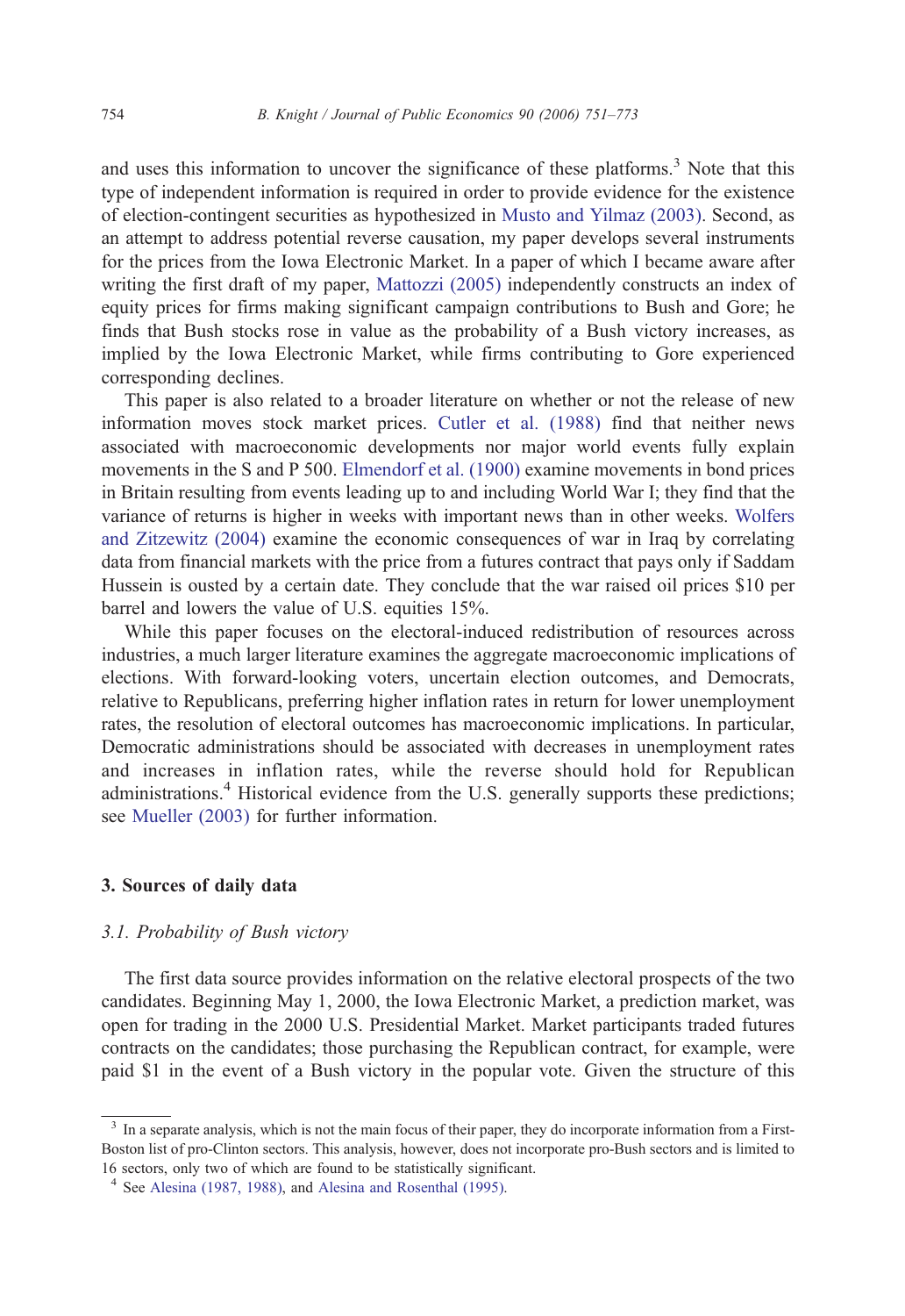contract, the market price can be interpreted as the probability of a Bush victory.<sup>5</sup> I have obtained closing prices from the Iowa Electronic Market as of 4 p.m. Eastern time, allowing for synchronization with the closing price data on equities from financial markets.

As shown in [Fig. 1,](#page-5-0) the Iowa Electronic Market data demonstrate that the 2000 race was extremely close throughout the six months preceding the election, with Gore taking the lead following the Republican National Convention (labeled RNC) and the Democratic National Convention (labeled DNC), both held in August, before Bush pulled ahead during the three Presidential debates (labeled D1, D2, and D3), which were held during October. Bush extended this lead in early November, and, by November 6, the eve of the election and final day of the sample, the implied probability of a Bush victory had risen to just over 75%.

While contracts based upon the electoral college, rather than the popular vote, would be preferable, I believe that the ex-post divergence between the electoral college and popular vote outcomes in the 2000 election was largely unexpected and thus electoral college contract prices would have been similar to those of the popular vote contracts. Such divergences are historically rare; the previous divergence occurred in 1888. In the 2000 election, neither candidate had a significant ex-ante electoral college advantage. Analysts expected, if anything, Gore to have a slight electoral college advantage.<sup>6</sup>

For several reasons, the Iowa Electronic Market data are preferred to tracking poll data. First, the latter data provide expected vote shares while the former data provide probabilities of victory. Such probabilities, as will be shown below, are required in order to quantify the value of favorable policies.<sup>7</sup> The second advantage of the Iowa Electronic Market data involves efficiency. According to an analysis of 15 elections, the market worked extremely well, dominating opinion polls on average in forecasting the outcome of the election ([Berg et al., 2001\)](#page-22-0).<sup>8</sup> Even given these limitations associated with polling data, [Fig. 2](#page-6-0) demonstrates that Gallup tracking poll data, which are available on a daily basis beginning September 7, 2000, move in tandem with prices from the Iowa Electronic Market. As shown in [Table 1,](#page-6-0) a regression of Bush's share of the two-party support in the Gallup poll on the IEM Bush contract price demonstrates that this relationship is statistically significant, and this result is robust to a specification in first differences.

<sup>&</sup>lt;sup>5</sup> While researchers typically treat prices in prediction markets as probabilities that a contracted event will occur, [Manski \(2004\)](#page-22-0) challenges this treatment. In a model with risk-neutral traders who have heterogeneous beliefs, he argues that prices in prediction markets only partially identify the central tendency of beliefs. In a reply, [Wolfers](#page-22-0) and Zitzewitz (2005) provide sufficient conditions for the treatment of prices in prediction markets as event probabilities.

<sup>6</sup> New York Times, October 27, 2000.

 $<sup>7</sup>$  Of course, one could attempt to map vote shares into probabilities, but this relationship is likely to be non-</sup> linear and time dependent; movements in vote shares imply small swings in probabilities early in the campaign but the magnitude of such swings increases as election day approaches.

<sup>&</sup>lt;sup>8</sup> See also [Forsythe et al. \(1992\)](#page-22-0) and [Rhode and Strumpf \(2003\)](#page-22-0) for a historical analysis of Presidential election betting markets.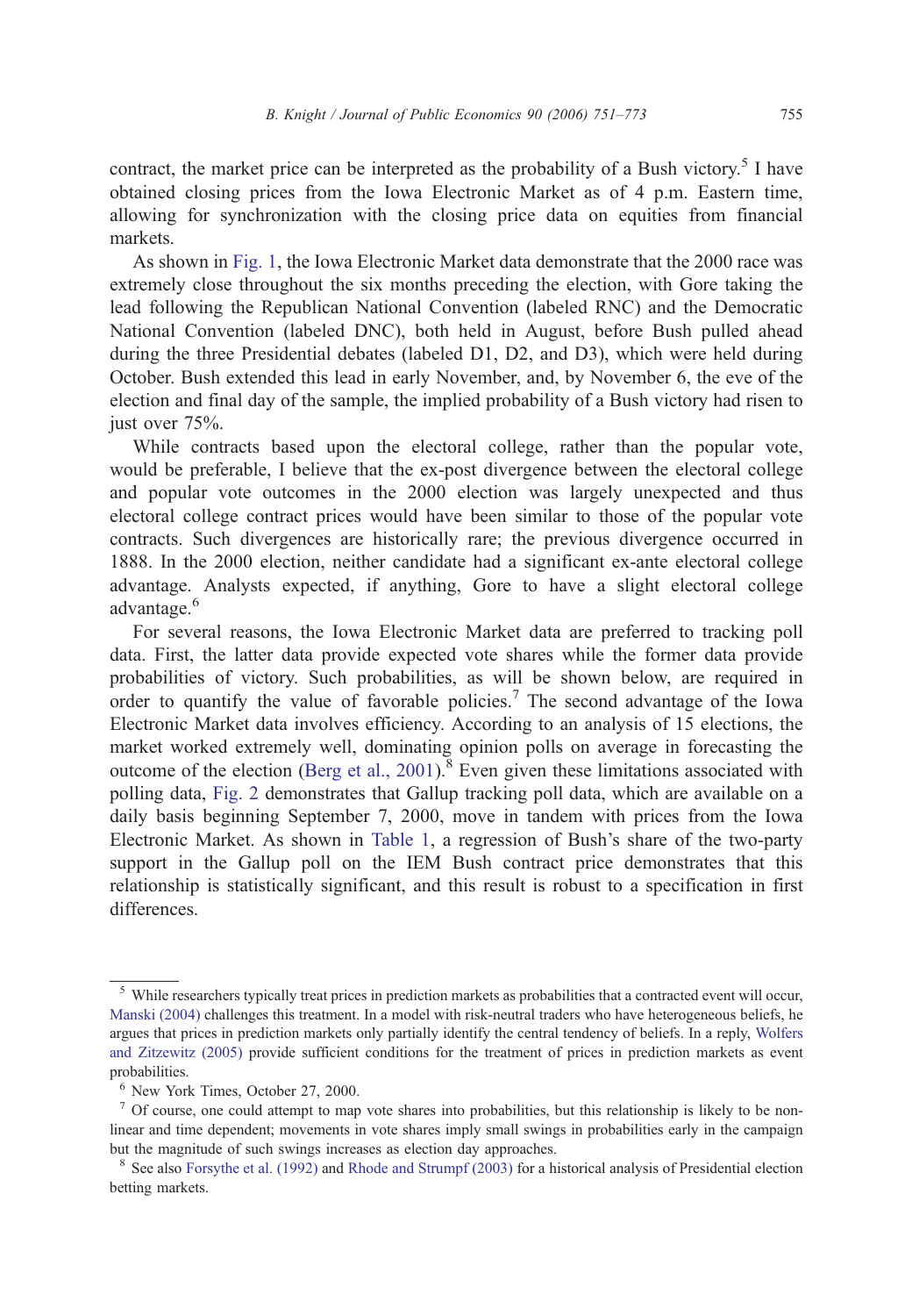<span id="page-5-0"></span>

Fig. 1. Electoral probabilities from the Iowa Electronic Market.

# 3.2. Equity returns

Equity prices are taken from the Dow Jones Interactive Service and are adjusted for dividends and stock splits. To account for broader trends in equity markets during the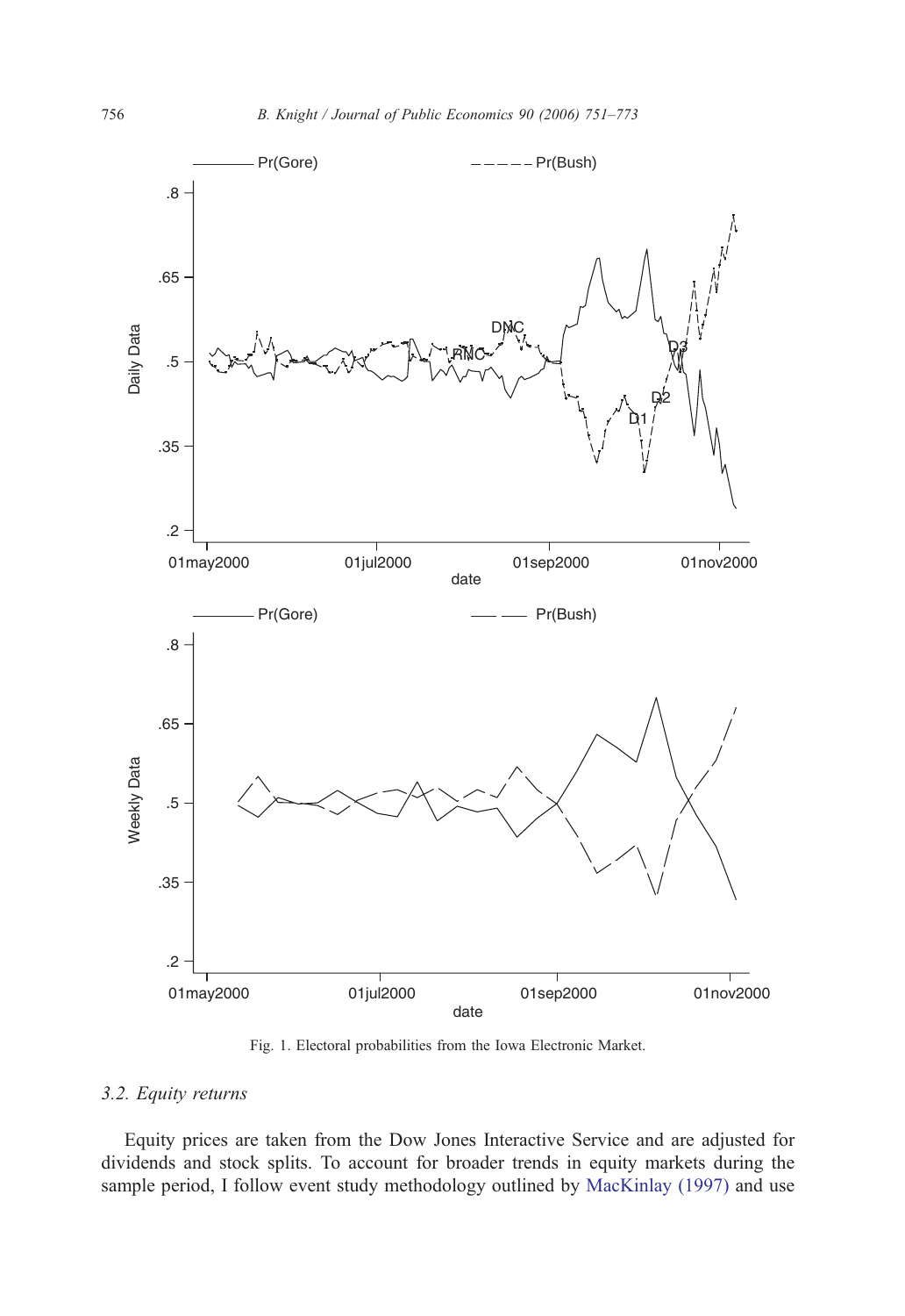<span id="page-6-0"></span>

Fig. 2. Gallup tracking poll versus Iowa Electronic Market.

abnormal returns in the analysis. In order to calculate these abnormal returns, I first estimate the following market model:

$$
r_{it} = \alpha_i + \beta_i r_{\text{mt}} + \varepsilon_{it} \tag{1}
$$

where  $r_{it}$  is the daily rate of return of firm i on day t. As a measure of broad market returns  $(r<sub>mt</sub>)$ , I use the Wilshire 5000. The market model is estimated between May 1, 1999 and April 30, 2000, the one-year period preceding the opening of the Iowa Electronic Market on May 1, 2000. Based on the estimated parameters  $(\hat{\alpha}_i, \hat{\beta}_i)$  from firm-specific regressions,

Specification (1) (2) Levels<sup>a</sup> First differences<sup>b</sup> Constant  $-0.8696**$  0.0045 (0.1909) (0.0035) Bush share of two-party vote 2.6832\*\* 2.6832\*\* 0.7522\*\* (0.3775) (0.1873) Obs 61 60  $R$ -squared 0.4612 0.2175

Table 1 Iowa Electronic Market and Gallup tracking poll

OLS regression with standard errors in parentheses. \*\*denotes 95% significance, \*denotes 90% significance.

<sup>a</sup> Dependent variable is the Bush contract on the Iowa Electronic Market. The independent variable is Bush's share of the two-party vote in Gallup tracking poll data. Daily data cover the period September 7, 2000– November 6, 2000.

<sup>b</sup> Dependent variable is the change in the price of a Bush contract on the Iowa Electronic Market. The independent variable is the change in Bush's share of the two-party vote in Gallup tracking poll data. Daily data cover the period September 8, 2000–November 6, 2000.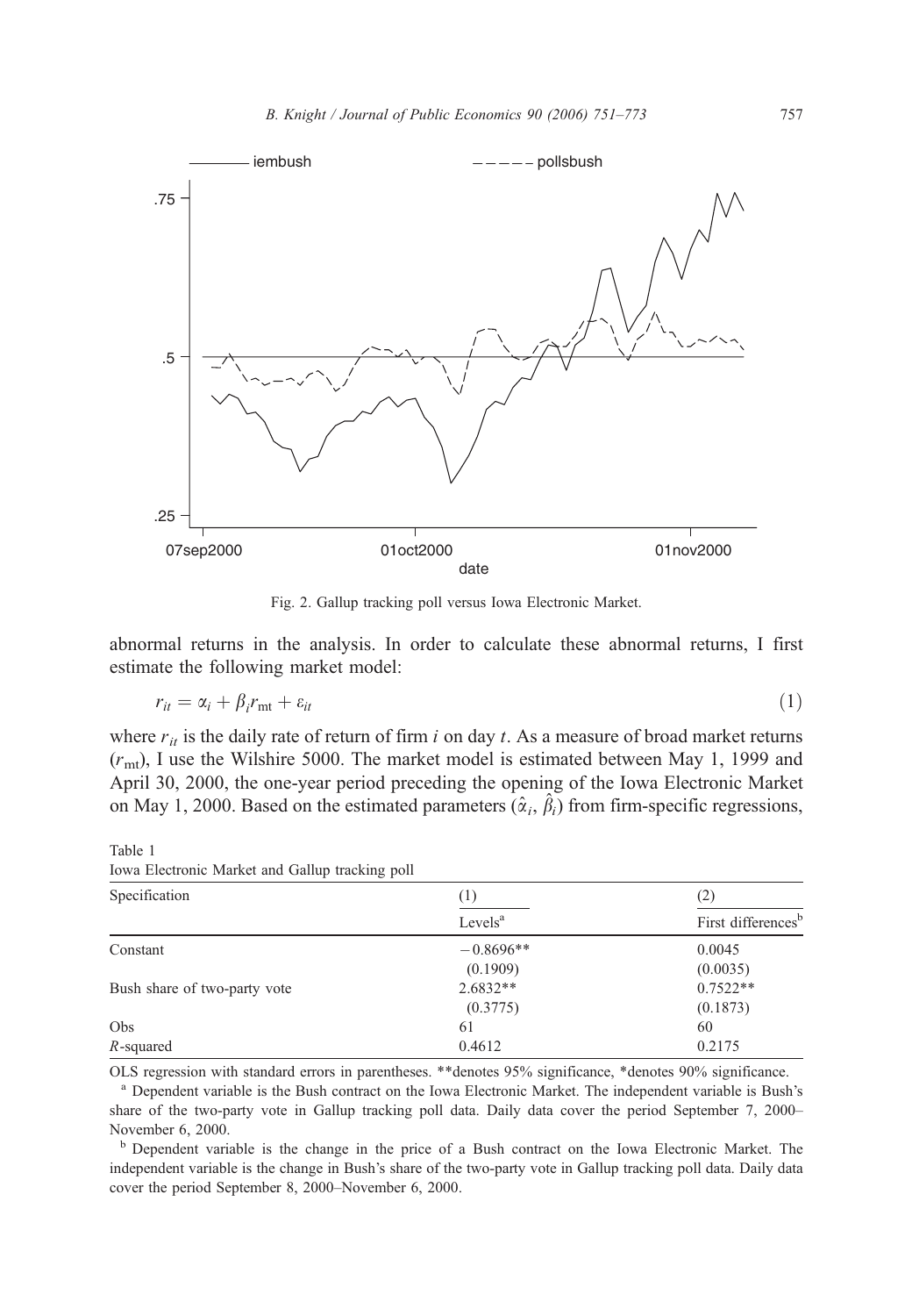|--|--|

| Firm                              | Ticker         | Lehman | Prudential | <b>ISI</b> Group | Sector          |
|-----------------------------------|----------------|--------|------------|------------------|-----------------|
| Firms favored under Bush platform |                |        |            |                  |                 |
| Aetna                             | <b>AET</b>     |        |            | Yes              |                 |
| Alliance Capital Management       | AC             |        | Yes        |                  |                 |
| Ambac Financial Group             | <b>ABK</b>     |        | Yes        |                  |                 |
| <b>Baker Hughes</b>               | BHI            |        | Yes        |                  | Energy          |
| Boeing                            | BA             |        |            | Yes              | Defense         |
| <b>BP</b> Amoco                   | <b>BP</b>      |        | Yes        | Yes              | Energy          |
| Bristol Meyers Squibb             | <b>BMY</b>     | Yes    |            | Yes              | Pharmaceuticals |
| Charles Schwab                    | <b>SCH</b>     |        | Yes        |                  |                 |
| Chevron                           | <b>CVX</b>     | Yes    |            |                  | Energy          |
| El Paso Energy                    | <b>EPG</b>     |        | Yes        |                  | Energy          |
| Eli Lilly                         | <b>LLY</b>     | Yes    |            | Yes              | Pharmaceuticals |
| Enron                             | <b>ENRN</b>    | Yes    |            |                  | Energy          |
| Genentech                         | <b>DNA</b>     | Yes    |            |                  |                 |
| General Dynamics                  | GD             |        | Yes        | Yes              | Defense         |
| Georgia-Pacific Group             | GP             |        | Yes        |                  | Energy          |
| Goldman Sachs Group               | <b>GS</b>      |        | Yes        |                  |                 |
| Household International           | HI             |        | Yes        |                  |                 |
| Lockheed Martin                   | <b>LMT</b>     | Yes    | Yes        | Yes              | Defense         |
| Loews                             | <b>LTR</b>     |        |            | Yes              | Tobacco         |
| MBIA                              | MBI            |        | Yes        |                  |                 |
| Merck                             | <b>MRK</b>     |        | Yes        |                  | Pharmaceuticals |
| Microsoft                         | <b>MSFT</b>    | Yes    | Yes        | Yes              | Microsoft case  |
| Nabors Industry                   | <b>NBR</b>     |        | Yes        |                  | Energy          |
| Nationwide Financial              | <b>NFS</b>     |        | Yes        |                  |                 |
| Northrop Grumman                  | <b>NOC</b>     |        | Yes        |                  | Defense         |
| Pfizer                            | <b>PFE</b>     |        | Yes        | Yes              | Pharmaceuticals |
| Pharmacia                         | <b>PHA</b>     |        |            | Yes              | Pharmaceuticals |
| Philip Morris                     | M <sub>O</sub> |        | Yes        | Yes              | Tobacco         |
| Providian Financial               | <b>PVN</b>     |        | Yes        |                  |                 |
| Raytheon                          | <b>RTN</b>     |        |            | Yes              | Defense         |
| RJR Tobacco Holdings              | <b>RJR</b>     |        |            | Yes              | Tobacco         |
| SBC Communications                | <b>SBC</b>     | Yes    |            |                  |                 |
| Schering Plough                   | <b>SGP</b>     |        |            | Yes              | Pharmaceuticals |
| <b>SLM</b> Holding                | <b>SLM</b>     |        | Yes        | Yes              |                 |
| <b>State Street</b>               | <b>STT</b>     |        | Yes        |                  |                 |
| T. Rowe Price Associates          | <b>TROW</b>    |        | Yes        | Yes              |                 |
| United Health Group               | <b>UNH</b>     |        | Yes        | Yes              |                 |
| Verizon                           | VZ             | Yes    |            |                  |                 |
| WebMD                             | <b>HLTH</b>    | Yes    |            |                  |                 |
| Wellpoint Health Networks         | <b>WLP</b>     |        | Yes        |                  |                 |
| Weyerhaeuser                      | WY             |        | Yes        | Yes              | Energy          |
| Firms favored under gore platform |                |        |            |                  |                 |
| America Online                    | <b>AOL</b>     |        | <b>Yes</b> | Yes              | Microsoft case  |
| American General Corporation      | AGC            |        | Yes        |                  |                 |
| American International Group      | AIG            |        | Yes        |                  |                 |
| Archer Daniels Midland            | <b>ADM</b>     |        | Yes        |                  |                 |
| AT and T                          | T              | Yes    |            |                  |                 |
| <b>AXA Financial</b>              | <b>RAXF</b>    |        | Yes        |                  |                 |

<span id="page-7-0"></span>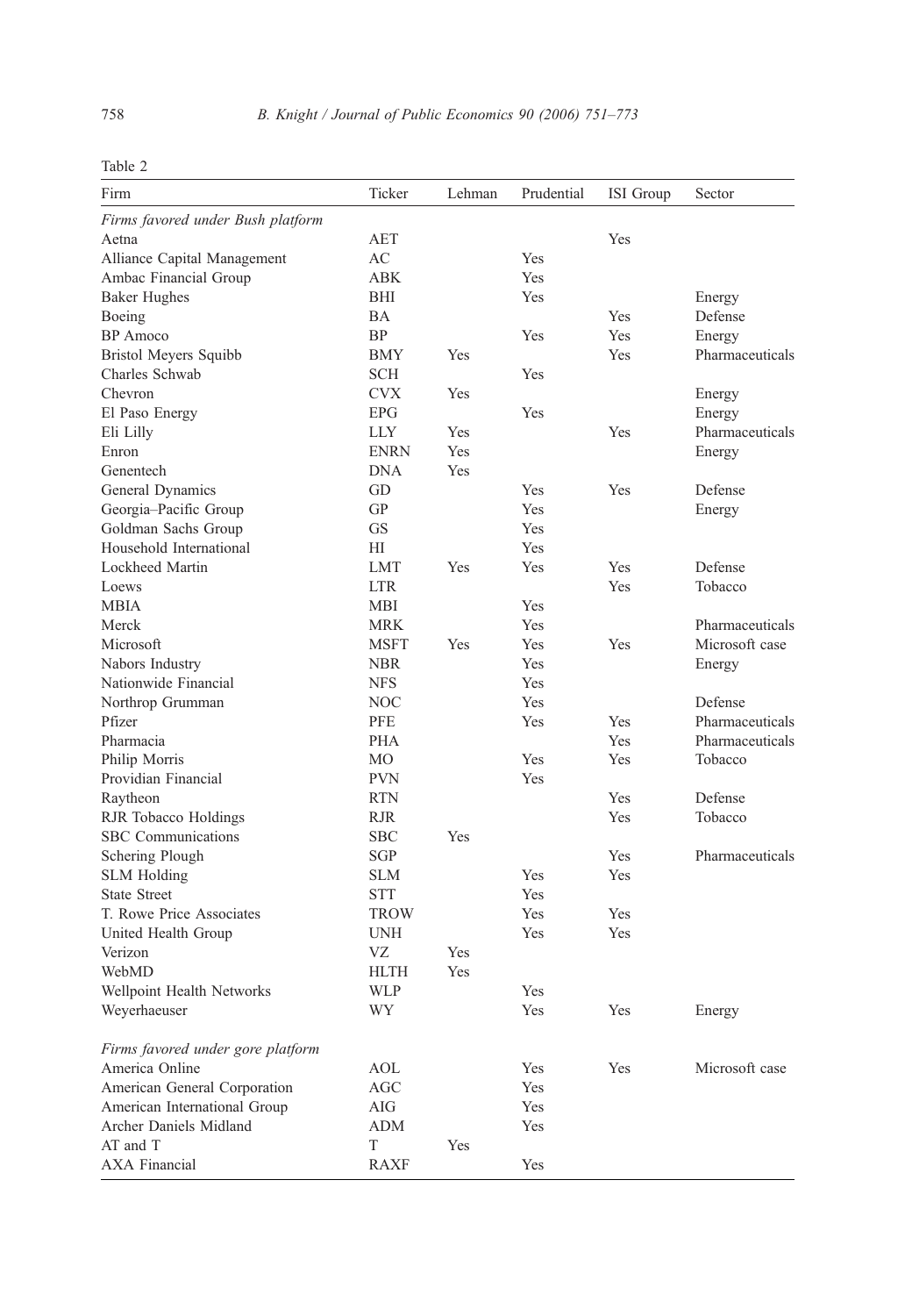| Firm                                  | Ticker       | Lehman | Prudential | ISI Group  | Sector          |
|---------------------------------------|--------------|--------|------------|------------|-----------------|
| Bank One                              | <b>ONE</b>   |        | Yes        |            |                 |
| Caremark RX                           | <b>CMX</b>   |        |            | Yes        | Pharmaceuticals |
| Deere                                 | DE.          |        | <b>Yes</b> |            |                 |
| Exodus Communications                 | <b>EXDSQ</b> | Yes    |            |            |                 |
| <b>Express Scripts</b>                | <b>ESRX</b>  |        |            | <b>Yes</b> | Pharmaceuticals |
| Fannie Mae                            | <b>FNM</b>   | Yes    | Yes        | Yes        |                 |
| Fleet Boston Financial                | <b>FBF</b>   |        | Yes        |            |                 |
| Freddie Mac                           | <b>FRE</b>   | Yes    | Yes        | Yes        |                 |
| H and R Block                         | <b>HRB</b>   |        | Yes        |            |                 |
| Lincoln National                      | <b>LNC</b>   |        | Yes        |            |                 |
| Linux                                 | <b>LNUX</b>  |        |            | Yes        | Microsoft case  |
| Marsh and Mclennan                    | <b>MMC</b>   |        | Yes        |            |                 |
| Oracle                                | ORCL         | Yes    |            |            | Microsoft case  |
| Plug Power                            | PLUG         | Yes    |            |            | Energy          |
| Roy F. Weston                         | <b>WSTNA</b> |        | Yes        |            | Energy          |
| Sevenson Environmental                | <b>SEVN</b>  |        | Yes        | Yes        | Energy          |
| Sun Microsystems                      | <b>SUNW</b>  | Yes    | Yes        | Yes        | Microsoft case  |
| Syntroleum                            | <b>SYNM</b>  |        |            | Yes        | Energy          |
| TEVA Pharmaceutical                   | <b>TEVA</b>  | Yes    |            |            | Pharmaceuticals |
| The Chubb Corporation                 | CB           |        | Yes        |            |                 |
| The Hartford Financial Services Group | <b>HIG</b>   |        | Yes        |            |                 |
| Watson Phamaceutical                  | WPI          | Yes    |            |            | Pharmaceuticals |

Table 2 (continued)

I then calculate daily abnormal returns  $(\tilde{r}_{it})$ , which are net of market returns, for the period May 1, 2000 through November 6, 2000 as follows:

$$
\tilde{r}_{it} = r_{it} - (\hat{\alpha}_i + \hat{\beta}_i r_{\rm mt})
$$
\n(2)

These abnormal returns are then used in the empirical analysis below.

## 4. Analysis of campaign platforms

As measures of Bush and Gore platforms, I use reports from financial analysts associated with Lehman Brothers, Prudential Securities, and International Strategy and Investment. These reports were produced during the campaign and identified firms likely to fare well under Bush and Gore administrations. As shown in [Table 2,](#page-7-0) these three reports list 41 firms in total favored under Bush campaign platforms and 29 firms favored under Gore platforms.<sup>9</sup> Key differences in these campaign platforms are listed below:

(1) Pharmaceuticals: Gore favored price controls and promoted generic pharmaceuticals, while Bush defended large pharmaceuticals and opposed price controls.

<sup>&</sup>lt;sup>9</sup> One reader was surprised that H and R Block was listed as a Gore firm. With both candidates proposing significant changes in the tax code, one would expect H and R Block to do well in either case. It is important to note, however, that this firm is engaged in many lines of business unrelated to tax policy.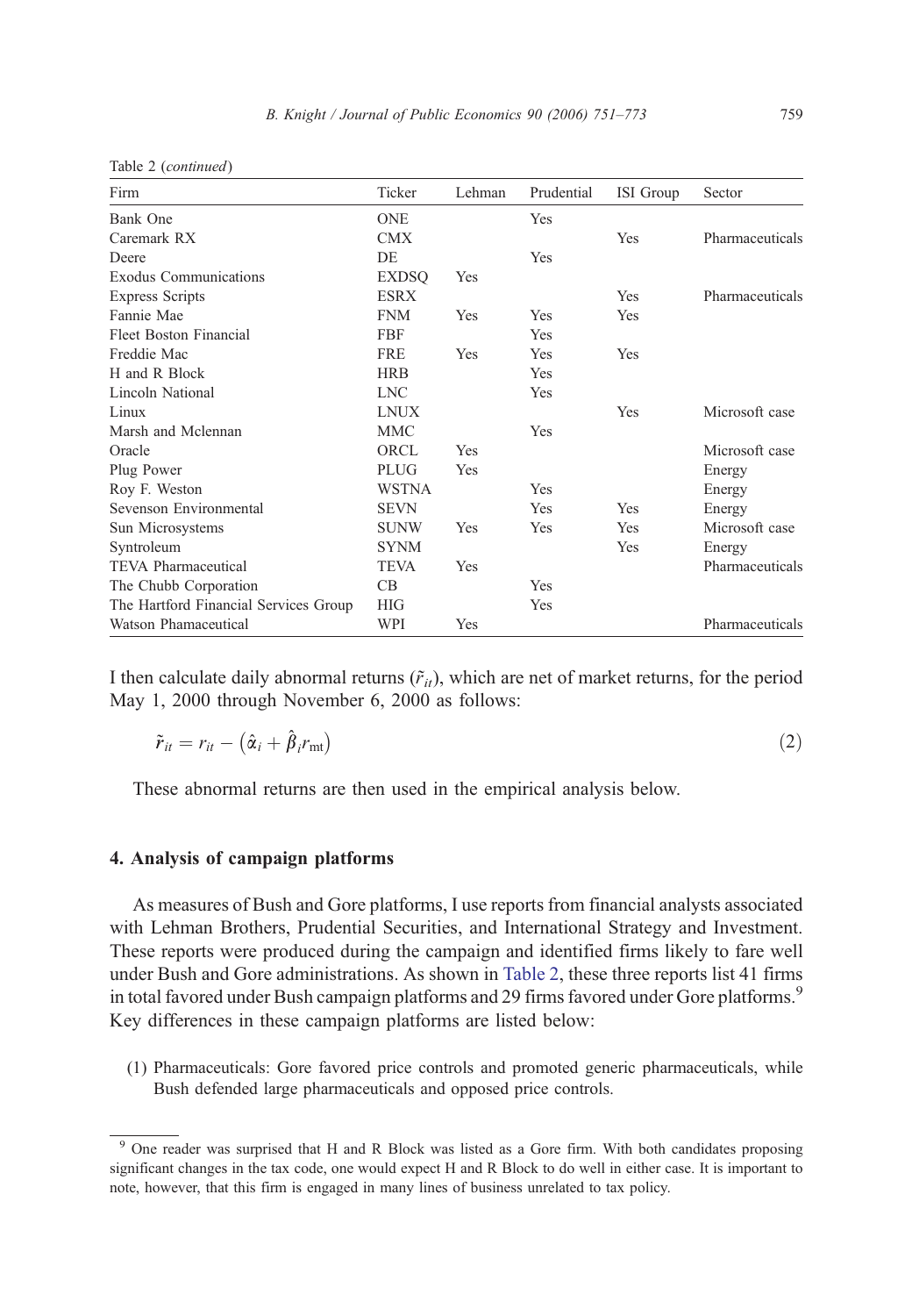- (2) Defense: Bush favored large spending increases, while Gore focused on improving technology.
- (3) Energy: Bush favored an expansion of domestic exploration of conventional energy sources, such as oil in the Arctic National Wildlife Refuge (ANWR), while Gore promoted the development of alternative energy sources.
- (4) Microsoft case: While neither candidate committed to a specific policy regarding Microsoft, Bush was seen by most analysts as more pro-Microsoft than was Gore. In September 2001, following Bush's inauguration, the Justice Department dropped efforts initiated by the Clinton Administration to break up Microsoft.
- (5) Tobacco: Gore favored allowing the FDA to regulate nicotine as an addictive substance, while Bush did not commit to a specific platform on this issue.

While these 70 firms represent a small fraction of the roughly 6000 publicly traded firms in the United States, these are some of the largest firms. As of May 1, 2000, the first day of the sample period, the aggregate market capitalization of these 70 firms totaled almost \$3 trillion, representing almost one-fifth of the \$16 trillion market capitalization of the Wilshire 5000, which includes nearly all publicly traded equities.

As shown in [Fig. 3,](#page-10-0) the probability of Bush victory is positively correlated with the log difference between Bush and Gore equity prices, especially in the three months preceding the election, suggesting that policy platforms matter for firm profitability. Equity market returns, however, appear to be a leading indicator of the price of a Bush contract in the Iowa Electronic Market, suggesting that political news may be incorporated more quickly into financial markets than it is incorporated into the Iowa Electronic Market. The empirical analysis below will address this issue of potential market inefficiency in a variety of ways.

#### 4.1. Empirical model

Consider the following empirical model of firm *i*'s rate of return at time *t*:

$$
r_{it} = \alpha_i + \beta_1 \text{Bush-favored}_i \Delta \text{Pr}(\text{Bush})_t + \beta_2 \text{Gore-favored}_i \Delta \text{Pr}(\text{Bush})_t + u_{it} \quad (3)
$$

where Bush-favored<sub>i</sub> = 1-Gore-favored<sub>i</sub> indicates whether the firm is favored under the Bush platform,  $\Delta Pr(Bush)_t$  indicates the daily change in the probability of a Bush victory,  $u_{it}$  captures unobserved factors affecting returns, and  $\alpha_i$ ,  $\beta_1$ , and  $\beta_2$  represent parameters to be estimated. The fixed effects  $(\alpha_i)$  allow for firm-specific trends in equity prices during the sample period, while  $\beta_1$ , and  $\beta_2$  are the key parameters in the test for capitalization; these parameters can be interpreted as follows:

$$
E[r_{it}|\Pr(\text{Bush})_t = 1, \Pr(\text{Bush})_{t-1} = 0] - E[r_{it}|\Delta\Pr(\text{Bush})_t = 0]
$$
  
= 
$$
\begin{cases} \beta_1 & \text{if } \text{Bush-favored}_i = 1\\ \beta_2 & \text{if } \text{Bush-favored}_i = 0 \end{cases}
$$
 (4)

Thus, the parameter  $\beta_1$  can be interpreted as the percentage difference in a Bushfavored firm's market value under a Bush administration, relative to a counterfactual Gore administration, while  $\beta_2$  captures a similar percentage difference for Gore-favored firms. The capitalization hypothesis predicts  $\beta_1>0$  and  $\beta_2<0$ .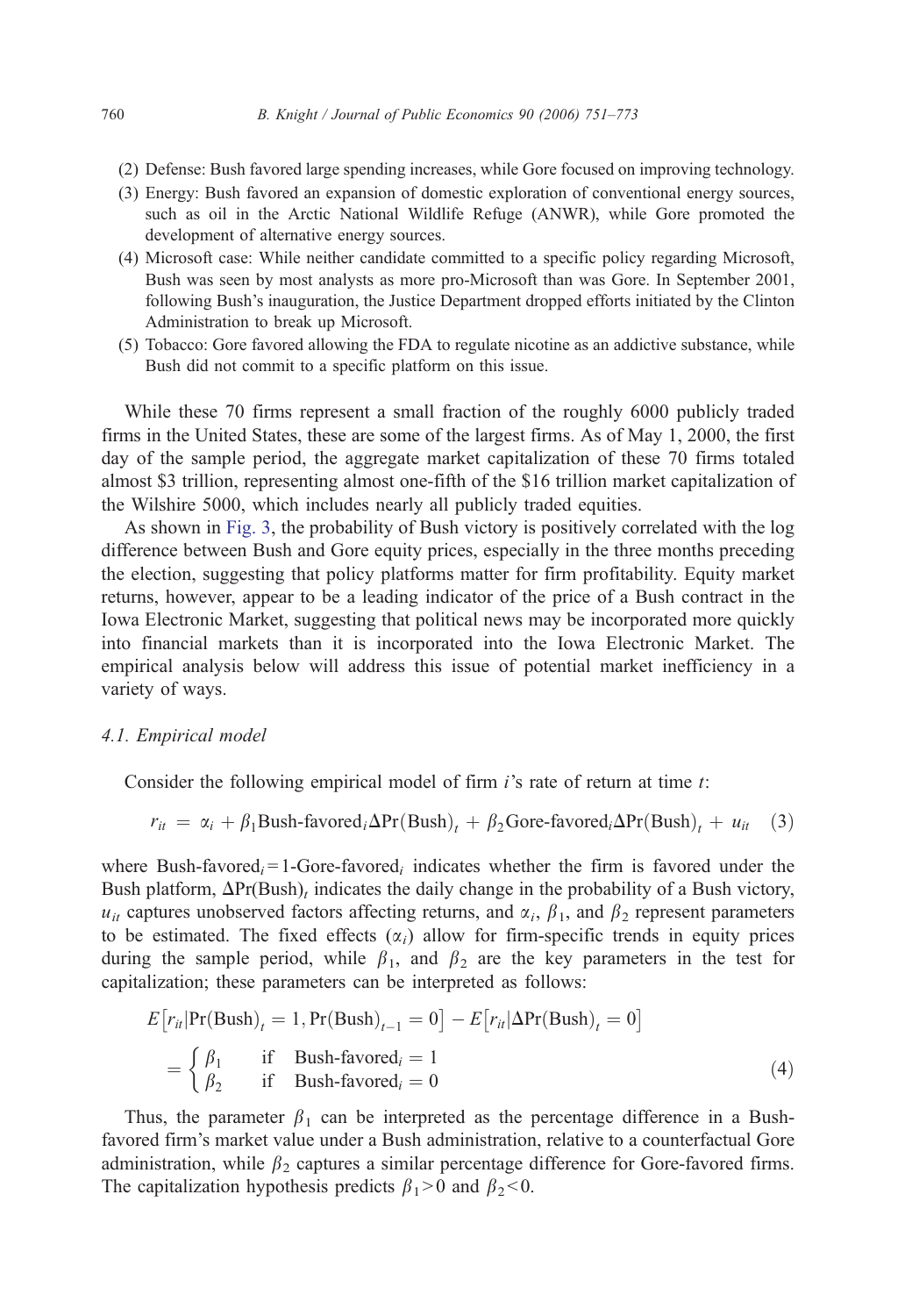<span id="page-10-0"></span>

Fig. 3. Bush and Gore average stock prices.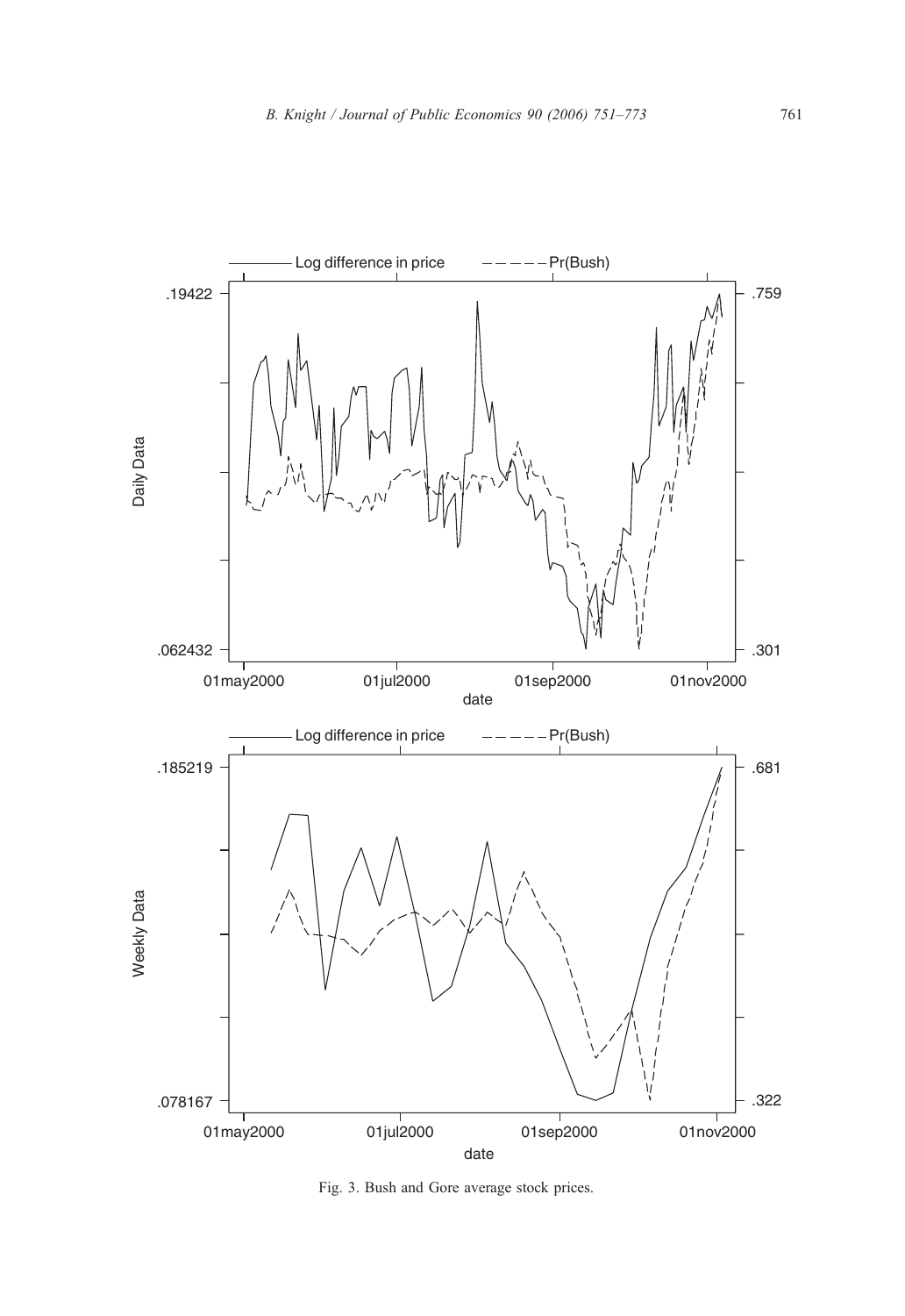# <span id="page-11-0"></span>4.2. Baseline results

As shown in column 1 of Table 3, the preliminary results demonstrate that, for this group of politically sensitive firms, campaign platforms matter for firm profitability, and this relationship is both economically and statistically significant. Gore-favored firms are worth 6% less under a Bush administration, relative to a friendlier Gore administration. Bush-favored firms, by contrast, are worth 3% more under a friendlier Bush Administration. In monetary terms, Bush's victory over Gore transferred over \$100 billion in market capitalization from the 29 Gore-favored firms to the 41 Bush-favored

| Specification                  | (1)              | (2)         | (3)                   | (4)         | (5)                     |
|--------------------------------|------------------|-------------|-----------------------|-------------|-------------------------|
|                                | OLS <sup>a</sup> | $OLS^b$     | Polls IV <sup>c</sup> | Polls $IVd$ | Weekend IV <sup>e</sup> |
| Frequency                      | Daily            | Weekly      | Daily                 | Weekly      | Daily                   |
| $\Delta Pr(Bush)*Gore-favored$ | $-0.0554**$      | $-0.1197**$ | $-0.0954**$           | $-0.0471$   | $-0.0125$               |
|                                | (0.0210)         | (0.0468)    | (0.0483)              | (0.0962)    | (0.0377)                |
| $\Delta r$ (Bush)*Bush-favored | $0.0308*$        | 0.0410      | 0.0446                | $0.1474*$   | $0.1278**$              |
|                                | (0.0177)         | (0.0394)    | (0.0406)              | (0.0809)    | (0.0317)                |
| Obs                            | 9310             | 1820        | 2940                  | 560         | 1890                    |
| R-squared                      | 0.0196           | 0.1320      | 0.0319                | 0.1964      | 0.0415                  |
| Equity fixed effects           | yes              | yes         | yes                   | yes         | yes                     |
| Differential return            | $0.0862**$       | $0.1607**$  | $0.1400**$            | 0.1945      | $0.1403**$              |
|                                | (0.0275)         | (0.0612)    | (0.0631)              | (0.1257)    | (0.0493)                |

Table 3 Capitalization of policy platforms: baseline estimates

Regressions with standard errors in parentheses. \*\*denotes 95% significance, \*denotes 90% significance.

<sup>a</sup> OLS regression of the firm-specific abnormal rate of return on the change in the price of a Bush contract on the Iowa Electronic Market. 41 Bush-favored and 29 Gore-favored firms are those identified in reports of financial analysts associated with Lehman, Prudential, and ISI. Daily data cover the period May 1, 2000– November 6, 2000.

<sup>b</sup> OLS regression of the firm-specific abnormal rate of return on the change in the price of a Bush contract on the Iowa Electronic Market. 41 Bush-favored and 29 Gore-favored firms are those identified in reports of financial analysts associated with Lehman, Prudential, and ISI. Weekly data (Friday close to Friday close) cover the period May 1, 2000–November 6, 2000.

<sup>c</sup> IV regression of the firm-specific abnormal rate of return on the change in the price of a Bush contract on the Iowa Electronic Market. 41 Bush-favored and 29 Gore-favored firms are those identified in reports of financial analysts associated with Lehman, Prudential, and ISI. Instrument is Bush's share of the 2-party vote in Gallup tracking poll data. Daily data cover the period September 1, 2000–November 6, 2000.

<sup>d</sup> IV regression of the firm-specific abnormal rate of return on the change in the price of a Bush contract on the Iowa Electronic Market. 41 Bush-favored and 29 Gore-favored firms are those identified in reports of financial analysts associated with Lehman, Prudential, and ISI. Instrument is the Bush's share of the 2-party vote in Gallup tracking poll data. Weekly data (Friday close to Friday close) cover the period September 1, 2000–November 6, 2000.

<sup>e</sup> IV regression of the firm-specific abnormal rate of return on the change in the price of a Bush contract on the Iowa Electronic Market. 41 Bush-favored and 29 Gore-favored firms are those identified in reports of financial analysts associated with Lehman, Prudential, and ISI. The Friday to Sunday change in the price of a Bush contract serves as an instrument for the Friday to Monday change in the price of a Bush contract. In two cases, Memorial Day and Labor Day, financial markets were closed on Mondays. In this case, the Friday to Monday change in the price of a Bush contract serves as an instrument for the Friday to Tuesday change in the price of a Bush contract. Daily data cover the period May 1, 2000–November 6, 2000.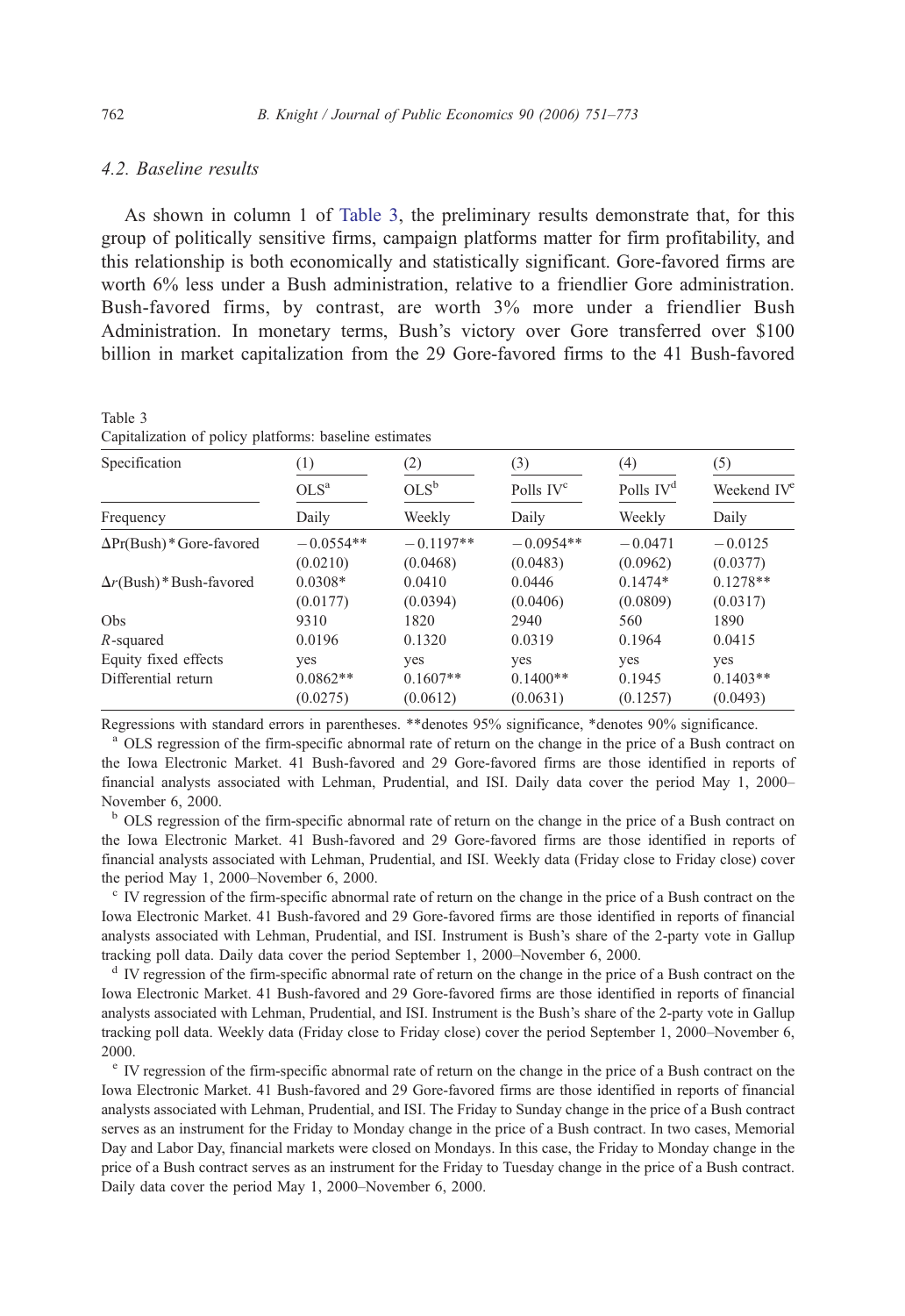firms.<sup>10</sup> The differential return  $(\beta_1 - \beta_2)$ , as shown at the bottom of [Table 3,](#page-11-0) is 9% and is statistically significant at conventional levels; this statistic provides a somewhat weaker test of the capitalization hypothesis and is more consistent with the evidence in [Fig. 3,](#page-10-0) which depicts returns for Bush-favored equities relative to Gore-favored equities.

As shown, the political measures have limited explanatory power as the R-squared is only 0.0196. While each of the 133 events has only limited explanatory power, this limitation must be balanced against two benefits. First, as noted above, event studies in the existing literature often measure only a lower bound on the value of favorable policies, while, by utilizing probability-based measures, my study provides a point estimate. Second, the large number of events in my study provides additional statistical power.<sup>11</sup>

#### 4.3. Robustness checks

One concern over the use of prices from the Iowa Electronic Market is the relatively small market size; the median day during the sample period witnessed just 229 trades in the Bush contract. This small market volume could lead to several econometric problems. One possibility is classical measurement error: these prediction market prices may imprecisely measure the true probability of a Bush victory. While we cannot directly test for such measurement error, we do find evidence of negative serial correlation in the changes in the price of Bush contract.<sup>12</sup> This negative serial correlation in changes in the price of a Bush contract is consistent with measurement error in the price level of a Bush contract.<sup>13</sup>

Given the problems associated with such measurement error, namely a bias towards zero in the coefficients, we next estimate a model using weekly data (Friday close to Friday close), for which the high frequency movements will be less important, relative to analyses using daily data.<sup>14</sup> As shown in Column 2 of [Table 3,](#page-11-0) the  $R$ -squared rises

<sup>&</sup>lt;sup>10</sup> As of May 1, 2000, the first day of the sample period, the 29 Gore-favored firms had a total market capitalization of \$1.1 trillion, while the 41 Bush-favored firms had a \$1.9 trillion capitalization.

 $11$  For comparison purposes, I also conducted a event study analysis based upon the Florida recount. The results of this analysis, which are available upon request from the author, demonstrate that Bush-favored firms outperformed Gore-favored firms between November 8, the day after the election, and December 14, the day after Gore's concession, by roughly 2 percentage points.

 $12$  To test for this serial correlation, we estimated an AR(1) model for the daily series of changes in the price of a Bush contract; the estimated correlation is  $-0.18$ .

<sup>&</sup>lt;sup>13</sup> To formalize this argument, suppose that the price of a Bush contract in the Iowa Electronic Market can be represented as the sum of the true probability and a random component:  $Pr(Bush)_t^{IEM} = Pr(Bush)_t^{true} + \varepsilon_t$ , where  $\varepsilon_t$ has mean zero and variance  $\sigma^2$  and is distributed independently across time. For simplicity, assume further that the true probability follows a random walk. In this case, there will be negative serial correlation in changes in the price of a Bush contract:  $cov(\Delta Pr(Bush)_t^{\text{EM}}, \Delta Pr(Bush)_{t-1}^{\text{EM}}) = -\sigma^2$ . To understand this result, consider a day with a positive measurement error ( $\varepsilon_t$  > 0); this measurement error in the price level will tend to increase the contemporaneous change in the price of a Bush contract  $(\Delta Pr(Bush)_t^{\text{IEM}})$  but will tend to decrease the following day's change  $(\Delta Pr(Bush)_{t+1}^{IEM})$ .

<sup>&</sup>lt;sup>14</sup> Following the setup in Footnote 13, we have that the true probability of a Bush victory follows a random walk:  $\Delta Pr(Bush)_t^{true} = Pr(Bush)_t^{true} + u_t$ , where  $u_t$  is random. Then, it is straightforward to demonstrate that measurement error is relatively less important in lower frequency data:  $var(Pr(Bush)^{ECM}_{t}-Pr(Bush)^{ECM}_{t-k})=$  $kvar(u_t) + 2\sigma^2$ . Thus, as k increases, relatively more true information is provided in price changes of a Bush contract. Intuitively, measurement error is independent of the frequency while the number of informative shocks is higher in lower frequency data.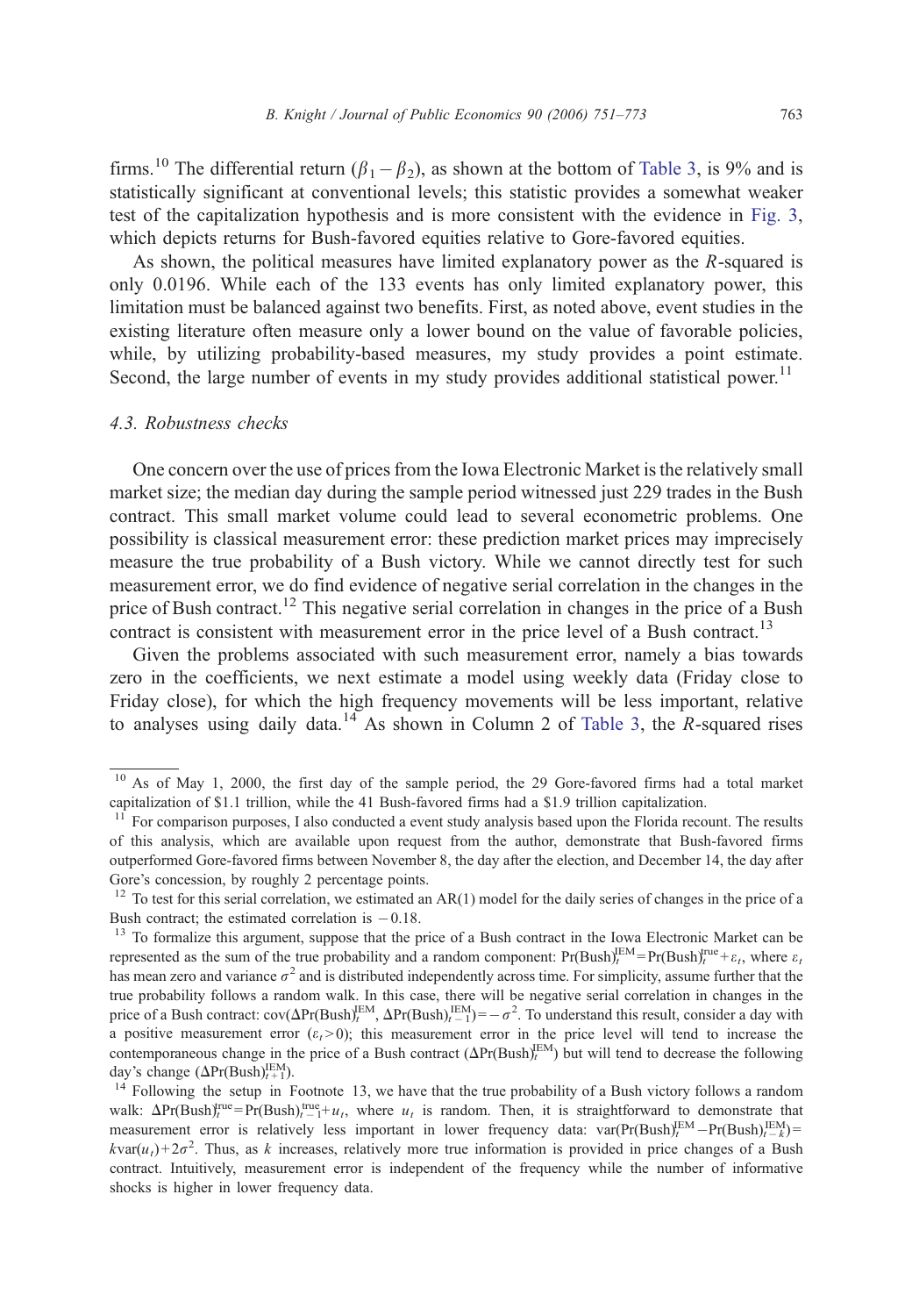significantly from 0.02 to 0.13, and the estimated value of favorable policies for Gorefavored firms rises substantially from 6% to 12%, and this result is statistically significant at conventional levels. The estimated value of favorable policies for Bush-favored firms also rises from 3% to 4%, although this result is statistically insignificant, perhaps reflecting the loss in power from the reduced sample size. The differential return also rises from 9% to 16%, a statistically significant result.

Another potential econometric problem with low volume in the IEM is that political news may be incorporated more quickly into financial markets. This lag in political news reaching prediction markets is consistent with the evidence in [Fig. 3,](#page-10-0) in which financial market prices appear to lead prediction market prices. To the extent that political news is incorporated more quickly into financial markets, participants in prediction markets may use financial market data in order to forecast the probability of a Bush victory, providing a further complication. In particular, this forecasting by prediction market traders will tend to bias the coefficient on the price of a Bush contract away from zero ([Wolfers and](#page-22-0) Zitzewitz, 2004). Given our focus on firm-specific abnormal returns, which are net of broader financial market developments, we do not feel that this problem is a first-order concern in our empirical study. That is, our coefficients will only be biased if prediction market participants condition on sector-specific or firm-specific equity returns. For completeness, however, we empirically address these concerns of reverse causation in three ways.

The first approach to addressing reverse causation uses tracking polling data as an instrument for the price of a Bush contract. If prediction market participants condition on both polling data and financial data in forecasting the probability of a Bush victory, then the instrumental variables analysis will use only the variation in prediction market prices associated with this arguably exogenous polling data, and the IV estimator will consistently estimate the parameters of interest  $(\beta_1, \beta_2)$ . As shown in the columns 3 and 4 of [Table 3,](#page-11-0) the results of this instrumental variables analysis are qualitatively similar to those in the baseline analysis.<sup>15</sup>

As a second attempt at addressing possible reverse causation, we exploit the fact that the Iowa Electronic Market, but not financial markets, are open for trading on weekends. Thus, during the weekends, trading on the Iowa Electronic Market cannot be influenced by financial market developments. In particular, we use the weekend change (Friday close to Sunday close) in the price of a Bush contract as an instrument for the Friday close to Monday close change in the price of Bush contract.<sup>16</sup> The dependent variable in this case is the Friday close to Monday close rate of return in equity prices and we thus ignore financial market activity on the other four weekdays. As shown in column 5 of [Table 3,](#page-11-0) these results suggest that Gore-favored firms are insensitive to changes in the probability of a Bush victory, while Bush-favored firms are worth 13% more under a Bush Administration.

<sup>&</sup>lt;sup>15</sup> First-stage results are similar to those in column 2 of [Table 1.](#page-6-0) The only difference is that the [Table 1](#page-6-0) results include both weekday and weekend days, while the IV analysis includes only weekdays given the lack of financial market data on weekends.

<sup>&</sup>lt;sup>16</sup> In two cases, Memorial Day and Labor Day, financial markets were closed on Mondays. In this case, we use the Friday to Monday change in the price of a Bush contract as an instrument for the Friday to Tuesday change in the price of Bush contract.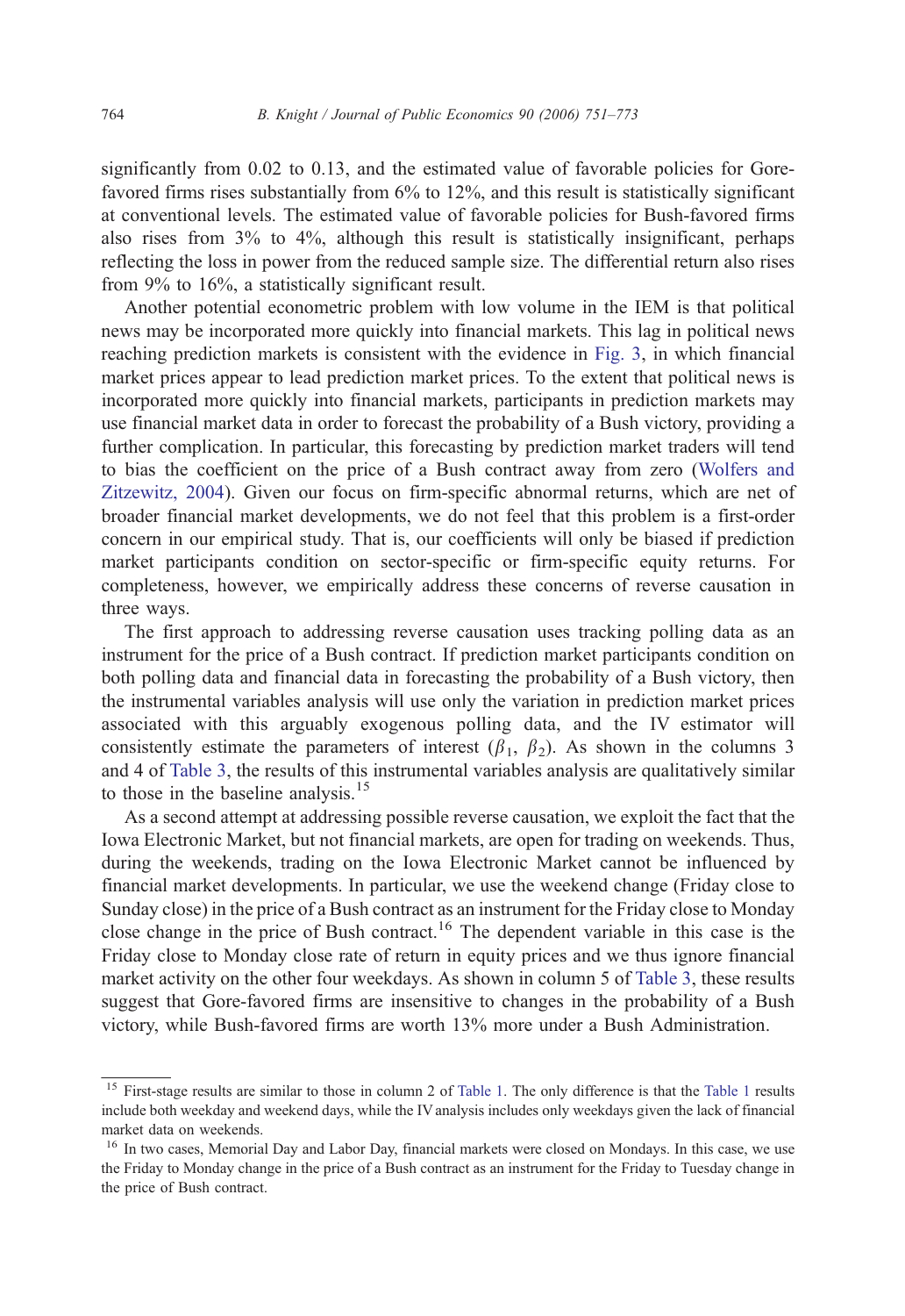The third approach directly addresses the potential problem of delays in political news reaching prediction markets. In particular, Table 4 presents the coefficients on the contemporaneous change in the price of a Bush contract after controlling for leads and lags

|                                          | (1)                | (2)         | (3)                | (4)                 |
|------------------------------------------|--------------------|-------------|--------------------|---------------------|
| Frequency                                | Daily <sup>a</sup> | Weeklyb     | Daily <sup>c</sup> | Weekly <sup>d</sup> |
| Lag/lead structure                       | 4 lags             | $1$ lag     | 4 leads            | 1 lead              |
| $\Delta Pr(Bush)t * Gore-favored$        | $-0.0586**$        | $-0.1255**$ | $-0.0550**$        | $-0.0889*$          |
|                                          | (0.0210)           | (0.0472)    | (0.0222)           | (0.0502)            |
| $\Delta Pr(Bush)t * Bush$ -favored       | $0.0351**$         | 0.0401      | 0.0297             | 0.0490              |
|                                          | (0.0177)           | (0.0397)    | (0.0186)           | (0.0422)            |
| $\Delta Pr(Bush)_{t+/-1}$ * Gore-favored | 0.0127             | $-0.0599$   | $-0.0076$          | $-0.0119$           |
|                                          | (0.0212)           | (0.0504)    | (0.0220)           | (0.0469)            |
| $\Delta Pr(Bush)_{t+/-1}$ * Bush-favored | 0.0144             | $0.0757*$   | $-0.0399**$        | $-0.0308$           |
|                                          | (0.0178)           | (0.0424)    | (0.0185)           | (0.0395)            |
| $\Delta Pr(Bush)_{t+/-2}$ * Gore-favored | $-0.0036$          |             | $-0.0087$          |                     |
|                                          | (0.0220)           |             | (0.0220)           |                     |
| $\Delta Pr(Bush)_{t+/-2}$ * Bush-favored | $0.1050**$         |             | 0.0052             |                     |
|                                          | (0.0185)           |             | (0.0185)           |                     |
| $\Delta Pr(Bush)_{t+/-3}$ * Gore-favored | $-0.0532**$        |             | $-0.0197$          |                     |
|                                          | (0.0220)           |             | (0.0212)           |                     |
| $\Delta Pr(Bush)_{t+/-3}$ * Bush-favored | $-0.0512**$        |             | $0.0516**$         |                     |
|                                          | (0.0185)           |             | (0.0178)           |                     |
| $\Delta r(Bush)_{t+/-4}$ * Gore-favored  | 0.0049             |             | $-0.0485$          |                     |
|                                          | (0.0221)           |             | 0.0211             |                     |
| $\Delta r(Bush)_{t+/-4}$ * Bush-favored  | $-0.0223$          |             | $-0.0296*$         |                     |
|                                          | (0.0186)           |             | 0.0177             |                     |
| Obs                                      | 9030               | 1750        | 9030               | 1750                |
| $R$ -squared                             | 0.0242             | 0.1330      | 0.0229             | 0.1295              |
| Equity fixed effects                     | yes                | yes         | yes                | yes                 |
| Differential return                      | $0.0938**$         | $0.1656**$  | $0.0848**$         | $0.1379**$          |
|                                          | (0.0275)           | (0.0616)    | (0.0290)           | (0.0655)            |

Capitalization of policy platforms: robustness checks controlling for IEM leads and lags

Table 4

Regressions with standard errors in parentheses. \*\*denotes 95% significance, \*denotes 90% significance.

<sup>a</sup> OLS regression of the firm-specific abnormal rate of return on the change in the price of a Bush contract on the Iowa Electronic Market. 41 Bush-favored and 29 Gore-favored firms are those identified in reports of financial analysts associated with Lehman, Prudential, and ISI. Daily data cover the period May 5, 2000– November 6, 2000.

<sup>b</sup> OLS regression of the firm-specific abnormal rate of return on the change in the price of a Bush contract on the Iowa Electronic Market. 41 Bush-favored and 29 Gore-favored firms are those identified in reports of financial analysts associated with Lehman, Prudential, and ISI. Weekly data (Friday close to Friday close) cover the period May 8, 2000–November 6, 2000.

<sup>c</sup> OLS regression of the firm-specific abnormal rate of return on the change in the price of a Bush contract on the Iowa Electronic Market. 41 Bush-favored and 29 Gore-favored firms are those identified in reports of financial analysts associated with Lehman, Prudential, and ISI. Daily data cover the period May 1, 2000– November 2, 2000.

<sup>d</sup> OLS regression of the firm-specific abnormal rate of return on the change in the price of a Bush contract on the Iowa Electronic Market. 41 Bush-favored and 29 Gore-favored firms are those identified in reports of financial analysts associated with Lehman, Prudential, and ISI. Weekly data (Friday close to Friday close) cover the period May 1, 2000–October 31, 2000.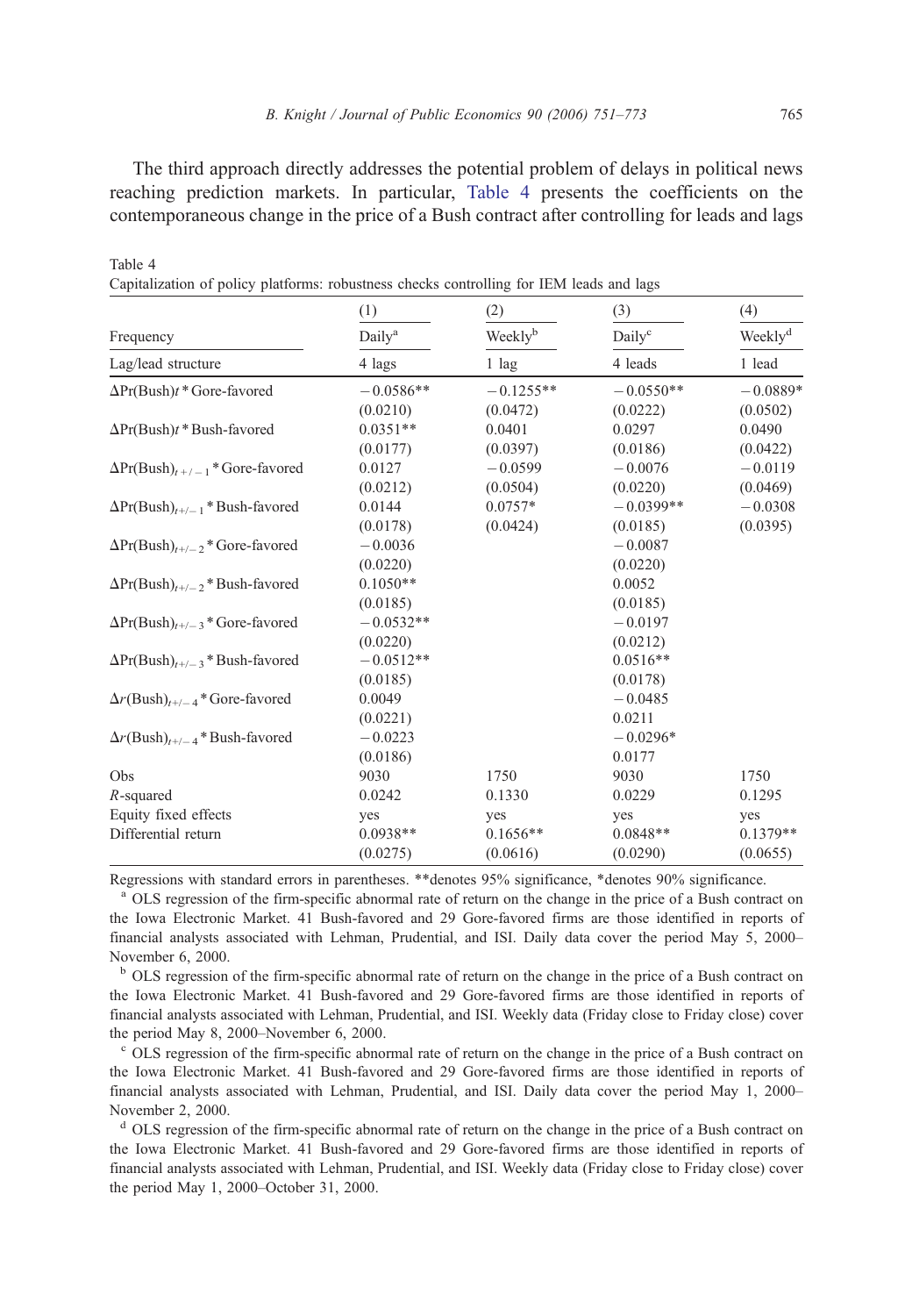in the change in the price of a Bush contract. Column 1 presents results controlling for 4 lags in the change in the price of a Bush contract. While several of these lag terms are statistically significant, the contemporaneous results are similar to those in the baseline results of [Table 3](#page-11-0) even after controlling for these lagged effects. Incorporating a one-week lag into the weekly specification (column 2) again produces results similar to those in the baseline analysis. Columns 3 and 4 present results incorporating leads of changes in the price of a Bush contract. If political news is incorporated into prediction markets with a lag, then the coefficients on these leads will measure the relationship of interest and the coefficient on the contemporaneous change in the price of a Bush contract will be zero. Again, although several of these coefficients on the lead terms are statistically significant, the coefficients on the contemporaneous change in the price of a Bush contract are similar to those in the baseline analysis.

As a further robustness check, Table 5 splits the daily sample in a variety of ways according to Iowa Electronic Market institutional details. The first institutional detail involves the size of price changes. Large changes in prices of futures contracts may represent real political news, while smaller changes may simply reflect noisy trading

| Subsample                      | 1                                    | (2)                                  | (3)                      | (4)                     |
|--------------------------------|--------------------------------------|--------------------------------------|--------------------------|-------------------------|
|                                | $\Delta Pr(Bush)$ large <sup>a</sup> | $\Delta Pr(Bush)$ small <sup>b</sup> | High volume <sup>c</sup> | Low volume <sup>d</sup> |
| $\Delta Pr(Bush)*Gore-favored$ | $-0.0569**$                          | $-0.2515*$                           | $-0.0532**$              | $-0.0805$               |
|                                | (0.0220)                             | (0.1481)                             | (0.0214)                 | (0.0648)                |
| $\Delta Pr(Bush)*Bush-favored$ | $0.0328*$                            | $-0.1249$                            | 0.0184                   | $0.1134**$              |
|                                | (0.0185)                             | (0.1246)                             | (0.0180)                 | (0.0545)                |
| Obs                            | 4690                                 | 4620                                 | 4690                     | 4620                    |
| R-squared                      | 0.0190                               | 0.0315                               | 0.0272                   | 0.0190                  |
| Equity fixed effects           | yes                                  | yes                                  | yes                      | yes                     |
| Differential return            | $0.0897**$                           | 0.1266                               | $0.0715**$               | $0.1939**$              |
|                                | (0.0287)                             | (0.1936)                             | (0.0280)                 | (0.0847)                |

Table 5 Capitalization of policy platforms: robustness checks with daily data

Regressions with standard errors in parentheses. \*\*denotes 95% significance, \*denotes 90% significance.

<sup>a</sup> OLS regression of the firm-specific abnormal rate of return on the change in the price of a Bush contract on the Iowa Electronic Market. 41 Bush-favored and 29 Gore-favored firms are those identified in reports of financial analysts associated with Lehman, Prudential, and ISI. Daily data cover the period May 1, 2000– November 6, 2000. Large changes are those days with changes in the price of a Bush contract greater than 1 percentage point.

<sup>b</sup> OLS regression of the firm-specific abnormal rate of return on the change in the price of a Bush contract on the Iowa Electronic Market. 41 Bush-favored and 29 Gore-favored firms are those identified in reports of financial analysts associated with Lehman, Prudential, and ISI. Daily data cover the period May 1, 2000– November 6, 2000. Small changes are those days with changes in the price of a Bush contract of less than or equal to 1 percentage point.

<sup>c</sup> OLS regression of the firm-specific abnormal rate of return on the change in the price of a Bush contract on the Iowa Electronic Market. 41 Bush-favored and 29 Gore-favored firms are those identified in reports of financial analysts associated with Lehman, Prudential, and ISI. Daily data cover the period May 1, 2000– November 6, 2000. High volume days are those with at least 229 trades in the Bush contract.

<sup>d</sup> OLS regression of the firm-specific abnormal rate of return on the change in the price of a Bush contract on the Iowa Electronic Market. 41 Bush-favored and 29 Gore-favored firms are those identified in reports of financial analysts associated with Lehman, Prudential, and ISI. Daily data cover the period May 1, 2000– November 6, 2000. Low volume days are those with less than 229 trades in the Bush contract.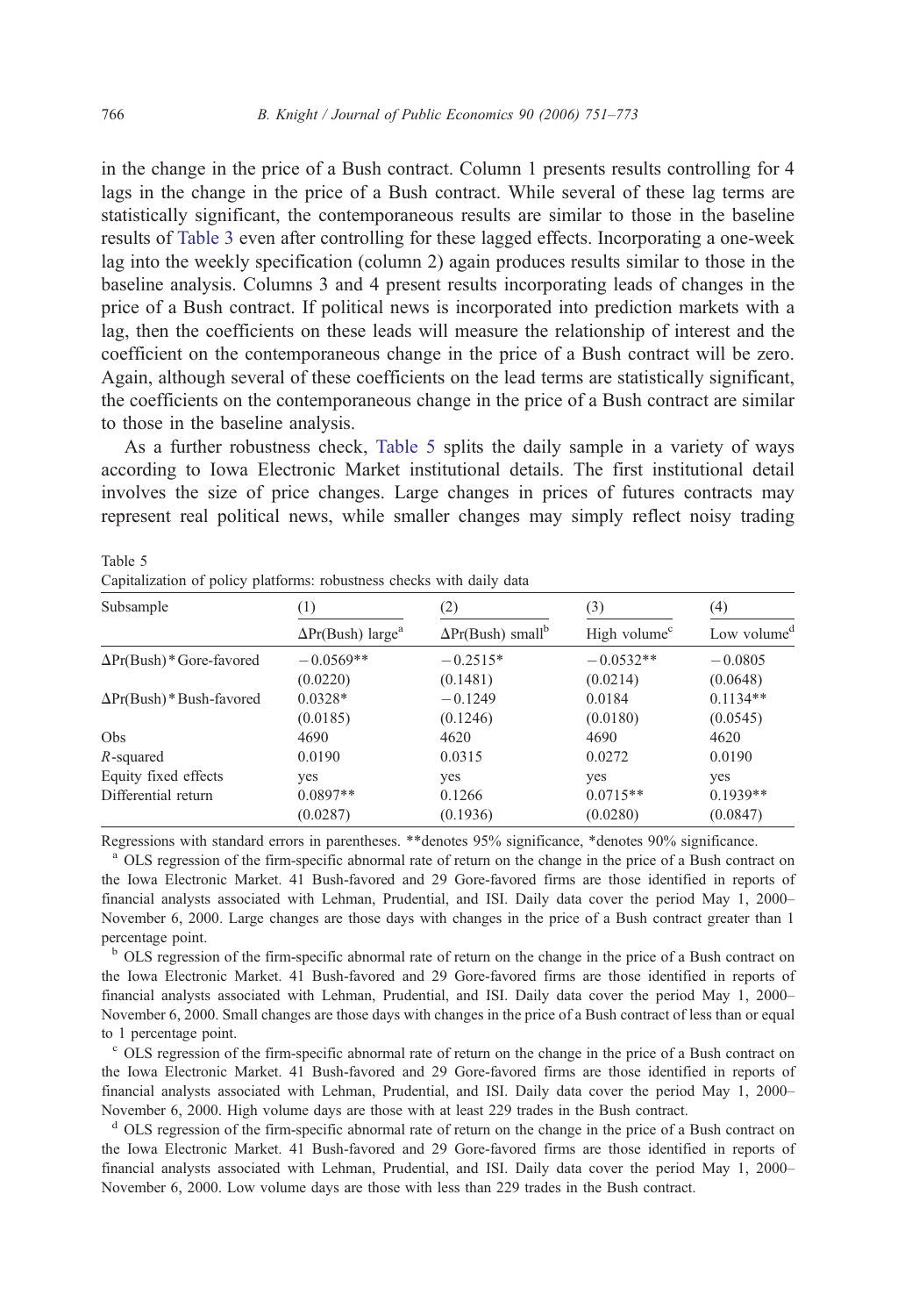<span id="page-16-0"></span>patterns. The first two columns support this hypothesis: the sample of days with large changes (greater than one percentage point in absolute value) in the price of a Bush contract supports a statistically significant result, while the sample of days with small changes (less than or equal to one percentage point), by contrast, provides statistically insignificant results for the Bush-favored firms. The second split of the data involves trading volume. As mentioned above, on thinly traded days, market prices may not

Table 6

Capitalization of policy platforms: sector analysis

| Specification                         | (1)                | (2)                 |  |
|---------------------------------------|--------------------|---------------------|--|
|                                       | Daily <sup>a</sup> | Weekly <sup>b</sup> |  |
| Panel A: pharmaceutical               |                    |                     |  |
| $\Delta Pr(Bush)*Gore-favored$        | 0.0145             | $-0.2818**$         |  |
|                                       | (0.0536)           | (0.1160)            |  |
| $\Delta Pr(Bush)*Bush-favored$        | 0.0303             | 0.0861              |  |
|                                       | (0.0438)           | (0.0947)            |  |
| Differential return                   | 0.0159             | $0.3679**$          |  |
|                                       | (0.0692)           | (0.1497)            |  |
| Panel B: defense                      |                    |                     |  |
| $\Delta Pr(Bush)*Bush-favored$        | 0.0526             | 0.0184              |  |
|                                       | (0.0357)           | (0.0873)            |  |
| Panel C: energy                       |                    |                     |  |
| $\Delta Pr(Bush)*G$ ore-favored       | $-0.1641**$        | $-0.0756$           |  |
|                                       | (0.0594)           | (0.1196)            |  |
| $\Delta Pr(Bush)*Bush-favored$        | 0.0094             | 0.0734              |  |
|                                       | (0.0470)           | (0.0945)            |  |
| Differential return                   | $0.1736**$         | 0.1490              |  |
|                                       | (0.0757)           | (0.1524)            |  |
| Panel D: microsoft versus competitors |                    |                     |  |
| $\Delta Pr(Bush)*Gore-favored$        | $-0.1480*$         | 0.0427              |  |
|                                       | (0.0782)           | (0.1761)            |  |
| $\Delta Pr(Bush)*Bush-favored$        | $-0.0114$          | 0.2192              |  |
|                                       | (0.1564)           | (0.3523)            |  |
| Differential return                   | 0.1366             | 0.1765              |  |
|                                       | (0.1749)           | (0.3939)            |  |
| Panel E: tobacco                      |                    |                     |  |
| $\Delta Pr(Bush)*Bush-favored$        | $0.1310**$         | 0.0731              |  |
|                                       | (0.0576)           | (0.1465)            |  |

Regressions with standard errors in parentheses. \*\*denotes 95% significance, \*denotes 90% significance.

<sup>a</sup> OLS regression of the firm-specific abnormal rate of return on the change in the price of a Bush contract on the Iowa Electronic Market. 41 Bush-favored and 29 Gore-favored firms are those identified in reports of financial analysts associated with Lehman, Prudential, and ISI. Daily data cover the period May 1, 2000– November 6, 2000.

<sup>b</sup> OLS regression of the firm-specific abnormal rate of return on the change in the price of a Bush contract on the Iowa Electronic Market. 41 Bush-favored and 29 Gore-favored firms are those identified in reports of financial analysts associated with Lehman, Prudential, and ISI. Weekly data (Friday close to Friday close) cover the period May 1, 2000–November 6, 2000.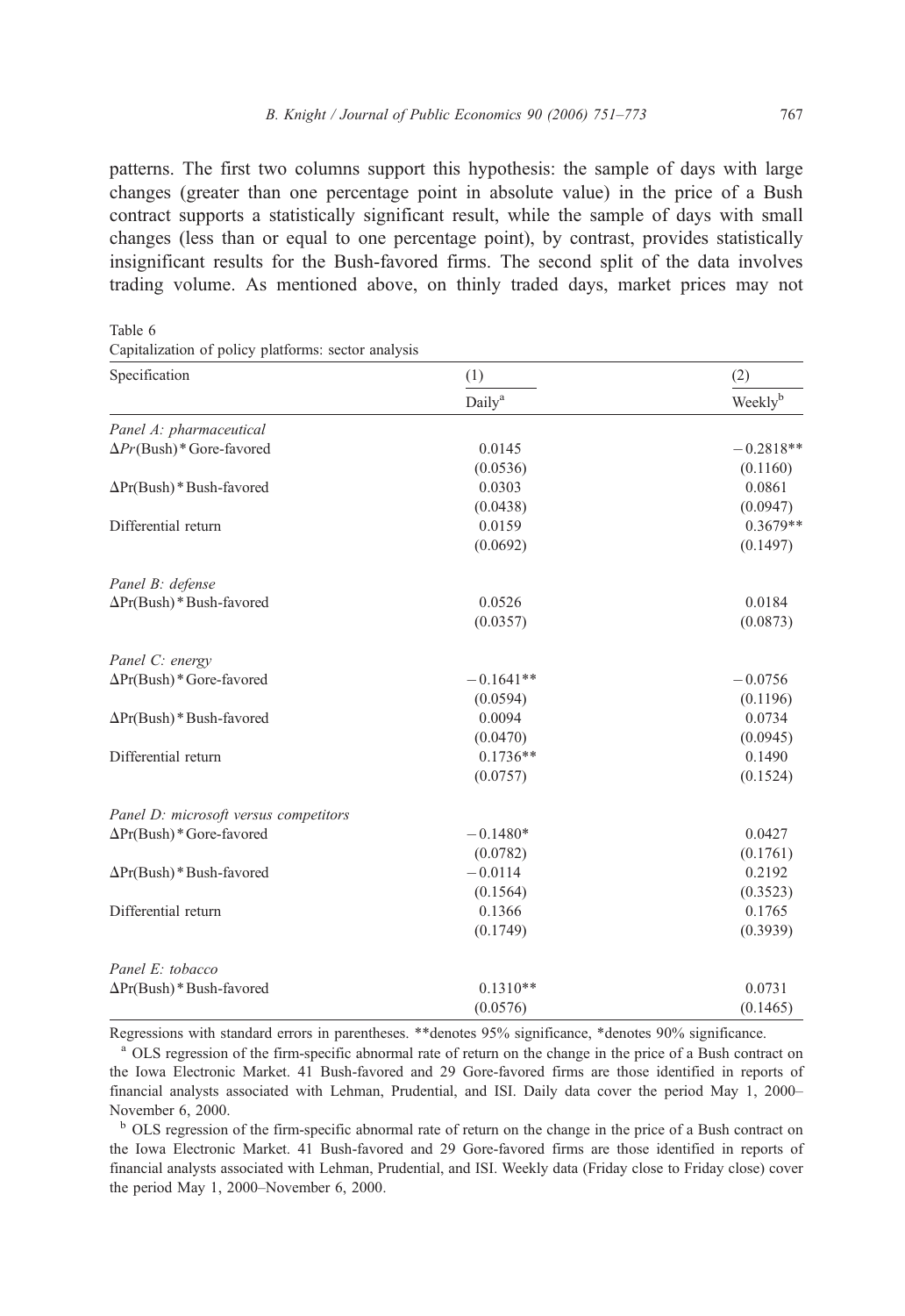incorporate all relevant information from the campaign, and columns 3 and 4 partially support this hypothesis. The high volume (at least 229 trades in Bush contracts) sample, unlike the low volume (less than 229 trades in Bush contracts) sample, supports a statistically significant estimated value of favorable policies for Gore-favored firms. For Bush-favored firms, by contrast, the result is statistically insignificant in the high-volume sample but significant in the low-volume sample.

#### 4.4. Sector analysis

The baseline analysis incorporated the implicit assumption that policy platforms were equally important to all firms in the sample. This section relaxes that assumption in a sector-by-sector analysis. As shown in column 1 of [Table 6,](#page-16-0) three out of the five sectors demonstrate statistically significant results using daily data. Alternative energy companies, which were favored under Gore's energy platforms, are worth 16% less under Bush, while conventional energy companies appear to be politically insensitive. Microsoft competitors are worth 15% more under a Bush administration; no relationship is detected for Microsoft itself, perhaps reflecting the sample size of a single firm. Finally, tobacco firms are worth 13% more under Bush, relative to Gore, who favored FDA regulation of nicotine as an addictive drug. Column 2 presents results using weekly data. As shown, only one sector, Gore-favored pharmaceuticals, is statistically significant, perhaps reflecting the loss in statistical power from the reduced sample size.

### 5. Campaign contribution analysis

As a robustness check on the reliance on the opinions of financial analysts in the baseline analysis, I next provide an alternative analysis using data on campaign contributions for this group of 70 politically sensitive firms. An additional benefit of this analysis is that it allows for heterogeneity in the importance of favorable policy platforms for firm value, which were implicitly assumed to be homogenous in the baseline analysis. To motivate the empirical specification, this section briefly analyzes a simple model of campaign contributions as corporate investments along the lines of [Snyder](#page-22-0) (1990). In this model, firms contribute only in an effort to influence campaign platforms. Alternative models of campaign contributions, including one in which firms contribute in order to alter the probability that a given candidate is elected, will be described towards the end of this section.

Consider then a market for favorable policy platforms, which are offered by candidates to firms in exchange for campaign contributions. Favorable platforms under candidate *j*, which increase the value of firm *i* by the difference  $V_i^j - V_i^0$ , where  $V_i^0$  is firm value in the absence of favorable policy platforms, are realized only if candidate  $j$ is elected, which occurs with probability  $q^{j}$ . Thus, firm i will accept an offer from candidate *j* in exchange for a campaign contribution of  $C_i^j$  only if  $q^j[V_i^j - V_i^0] \ge RC_i^j$ , where  $R \ge 1$  is the gross return to an alternative investment and, for simplicity, is assumed homogenous across firms. In order to maximize campaign contributions,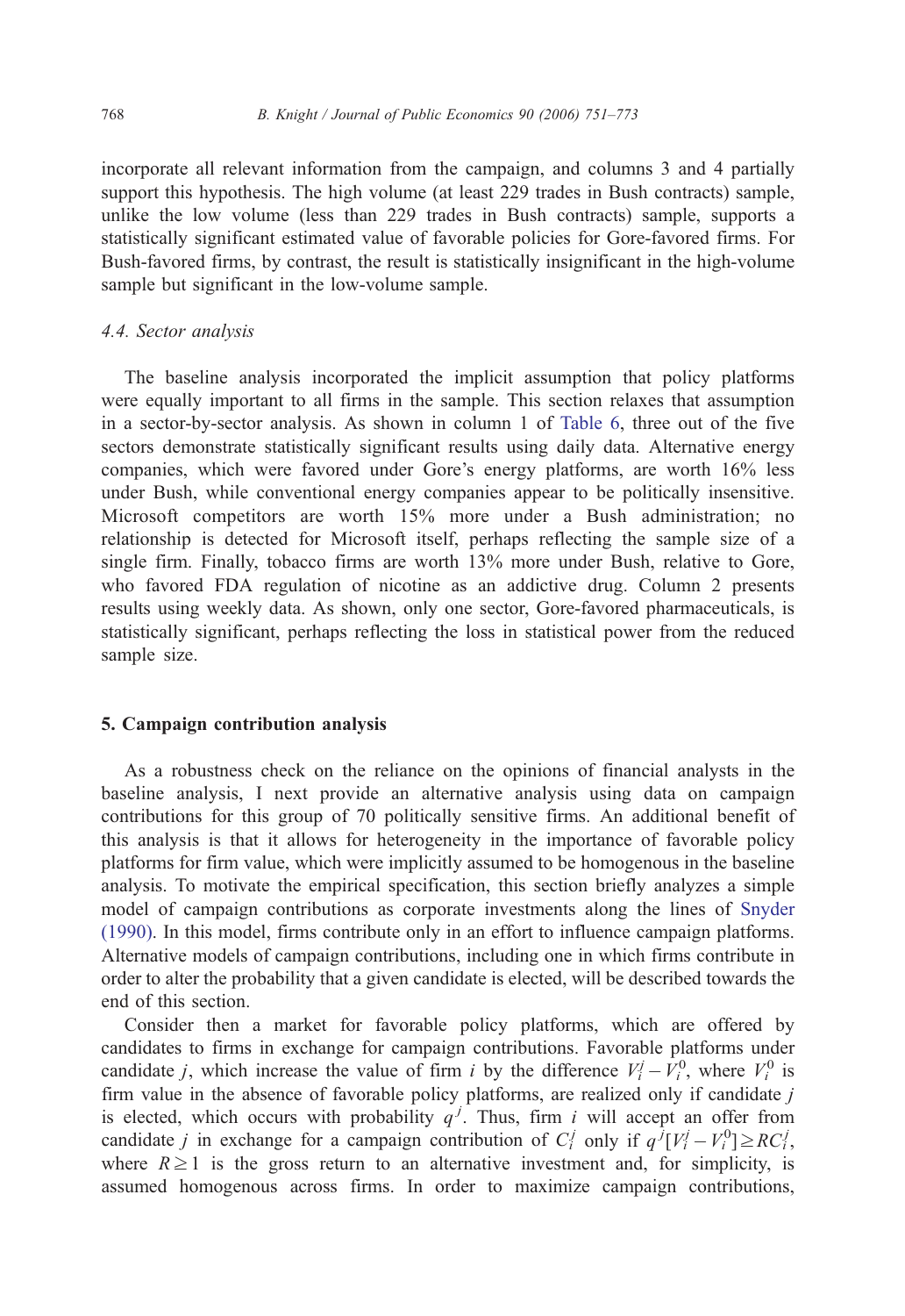candidates set this inequality to binding and we thus have the following firms values under Bush and Gore administrations:

$$
V_i^{\text{Bush}} = V_i^0 + RC_i^{\text{Bush}}/q^{\text{Bush}}
$$
\n
$$
\tag{5}
$$

$$
V_i^{\text{Gore}} = V_i^0 + RC_i^{\text{Gore}} / \left(1 - q^{\text{Bush}}\right) \tag{6}
$$

Next, note the following accounting identify for the value of firm  $i$  and time  $t$ :

$$
V_{it} = \Pr(\text{Bush})_t V_i^{\text{Bush}} + [1 - Pr(Bush))t]V_i^{\text{Gore}} \tag{7}
$$

It is important to distinguish here between  $q^{\text{Bush}}$ , which is the probability of a Bush victory at the time of the agreement between the firm and the candidate and is unobserved by the econometrician, and  $Pr(Bush)<sub>t</sub>$ , which is the observed price of a Bush contract on the Iowa Electronic Market. Taking first differences of Eq. (7), substituting in Eqs. (5) and (6), and dividing both sides by  $V_{it-1}$ , we have the following regression equation:

$$
r_{it} = \frac{R}{q^{\text{Bush}}} \Delta Pr(Bush)_t \frac{C_i^{\text{Bush}}}{V_{it-1}} - \frac{R}{1 - q^{\text{Bush}}} \Delta Pr(Bush)_t \frac{C_i^{\text{Gore}}}{V_{it-1}}
$$
(8)

Thus, in the context of this simple model, a regression of firm rates of return on the change in the probability of a Bush victory, interacted with campaign contributions to Bush and Gore, which are scaled by the size of the firm, should yield a positive coefficient on the contributions to Bush interaction term with a magnitude of roughly  $R/q^{\text{Bush}}$ . The coefficient on the contributions to Gore interaction term, by contrast, should be negative and of magnitude  $R/(1-q^{\text{Bush}})$ . Intuitively, firms should receive a larger return on their contributions to the underdog given that more favors have to be provided in exchange for these contributions. We next describe the construction of the new variable introduced here, campaign contributions from firms to candidates.

#### 5.1. Data on campaign contributions

During the 2000 campaign, corporations made both hard money contributions to candidates, through their political action committees (PACs), and soft money contributions directly from their treasuries to political parties. In the results presented below, I simply sum together hard and soft money contributions in measuring campaign contributions from firms to candidates.<sup>17</sup> The remainder of this section describes in more detail data on hard and soft money campaign contributions.

During the 2000 election cycle, corporate PACs were permitted to contribute up to \$10,000 to a given candidate. According to data from the Center For Responsive Politics (CRP), 17 out of these 70 firms had political action committees that donated to the Bush campaign during the 2000 election cycle. As shown in [Table 7,](#page-19-0) the average contribution across all firms was around \$1000 with Bush-favored firms contributing slightly more.

<sup>&</sup>lt;sup>17</sup> I have also estimated specifications that allow the coefficient to vary across hard and soft money contributions. The results were strongest for soft money contributions, an unsurprising result given their large magnitude, relative to hard money contributions, as shown in [Table 7.](#page-19-0)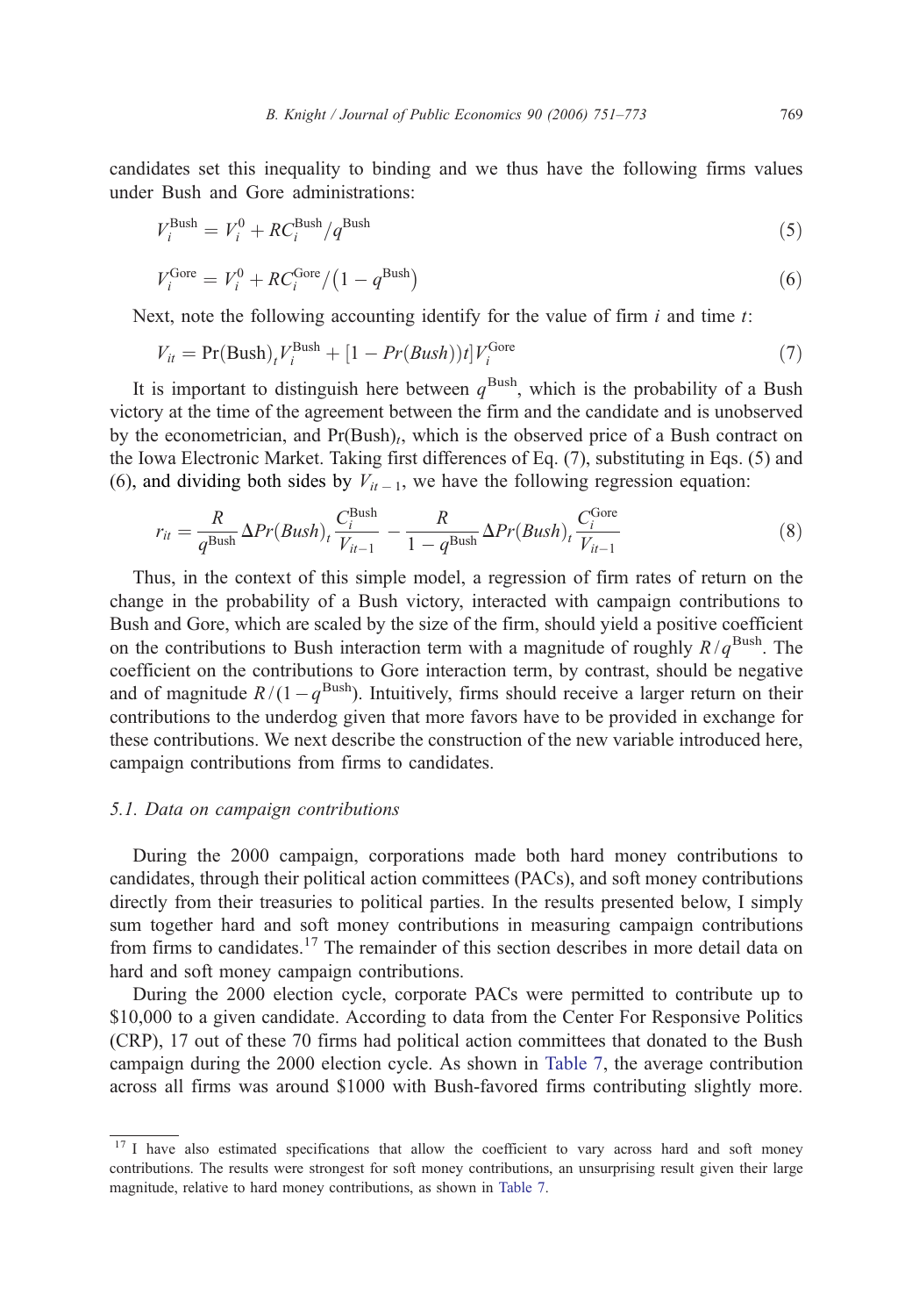| Variable                   | Description                                                      | Bush-favored | Gore-favored |
|----------------------------|------------------------------------------------------------------|--------------|--------------|
| Contributions to Bush      | Firm contributions to RNC plus PAC<br>contributions to candidate | \$163,667    | \$69,480     |
| Contributions to Gore      | Firm contributions to DNC                                        | \$56,659     | \$56,345     |
| Soft contributions to Bush | Firm contributions to RNC                                        | \$162,549    | \$68,628     |
| Soft contributions to Gore | Firm contributions to DNC                                        | \$56,659     | \$56,344     |
| Hard contributions to Bush | Firm PAC contributions to candidate                              | \$1118       | \$852        |
| Hard contributions to Gore | Firm PAC contributions to candidate                              | \$0          | \$0          |

<span id="page-19-0"></span>Table 7 Average campaign contributions by favored candidate<sup>a</sup>

<sup>a</sup> Campaign contribution data taken from the Center for Responsive Politics. Hard money contributions are those from political action committees (PACs) associated with firms, and soft money contributions are those from corporate treasuries to the Democratic National Committee (DNC) and Republican National Committee (RNC) during the 2000 election.

The Gore campaign, by contrast, did not accept contributions from corporate political action committees.

While hard money contributions were capped at \$10,000 per candidate during the 2000 election cycle, corporations could make unlimited soft money contributions directly to political parties, and these contributions have played an increasingly important role in recent Presidential elections. While political parties are restricted by law from sponsoring "express advocacy" advertisements, those designed to promote specific candidates, they may sponsor "issue advocacy" advertisements. In principle, issue advocacy is designed to promote specific policies but, in practice, such advertisements can promote specific candidates.<sup>18</sup> As shown in Table 7, contributions, as measured by the CRP, from these firms to the RNC exceeded contributions to the DNC, and this effect is particularly noticeable among Bush-favored firms. Gore-favored firms, by contrast, gave similar amounts on average to the RNC and DNC. The primary drawback of using soft money contributions to political parties is that not all contributions to political parties were used to promote the two Presidential candidates. To address, at least in part, this data limitation, I exclude those contributions to parties designed to explicitly fund Congressional candidates.<sup>19</sup>

# 5.2. Results and interpretation

As shown in column 1 of [Table 8,](#page-20-0) contributions to Gore, conditional on contributions to Bush, are associated with a reduction in market value under a Bush administration in a statistically and economically significant manner. Conversely, contributions to Bush are

<sup>&</sup>lt;sup>18</sup> Advertisements are considered issue advocacy so long as they do not contain what have become known as magic words, which include "vote for", "vote against", "support" or "defeat".<br><sup>19</sup> More specifically, I include only contributions from corporations to the Democratic National Committee

<sup>(</sup>DNC) and the Republican National Committee (RNC). I thus exclude soft money contributions to party committees established to fund campaigns of Congressional candidates, including the National Republican Congressional Committee (NRCC), National Republican Senatorial Committee (NRSC), Democratic Senatorial Campaign Committee (DSCC), and the Democratic Congressional Campaign Committee (DCCC).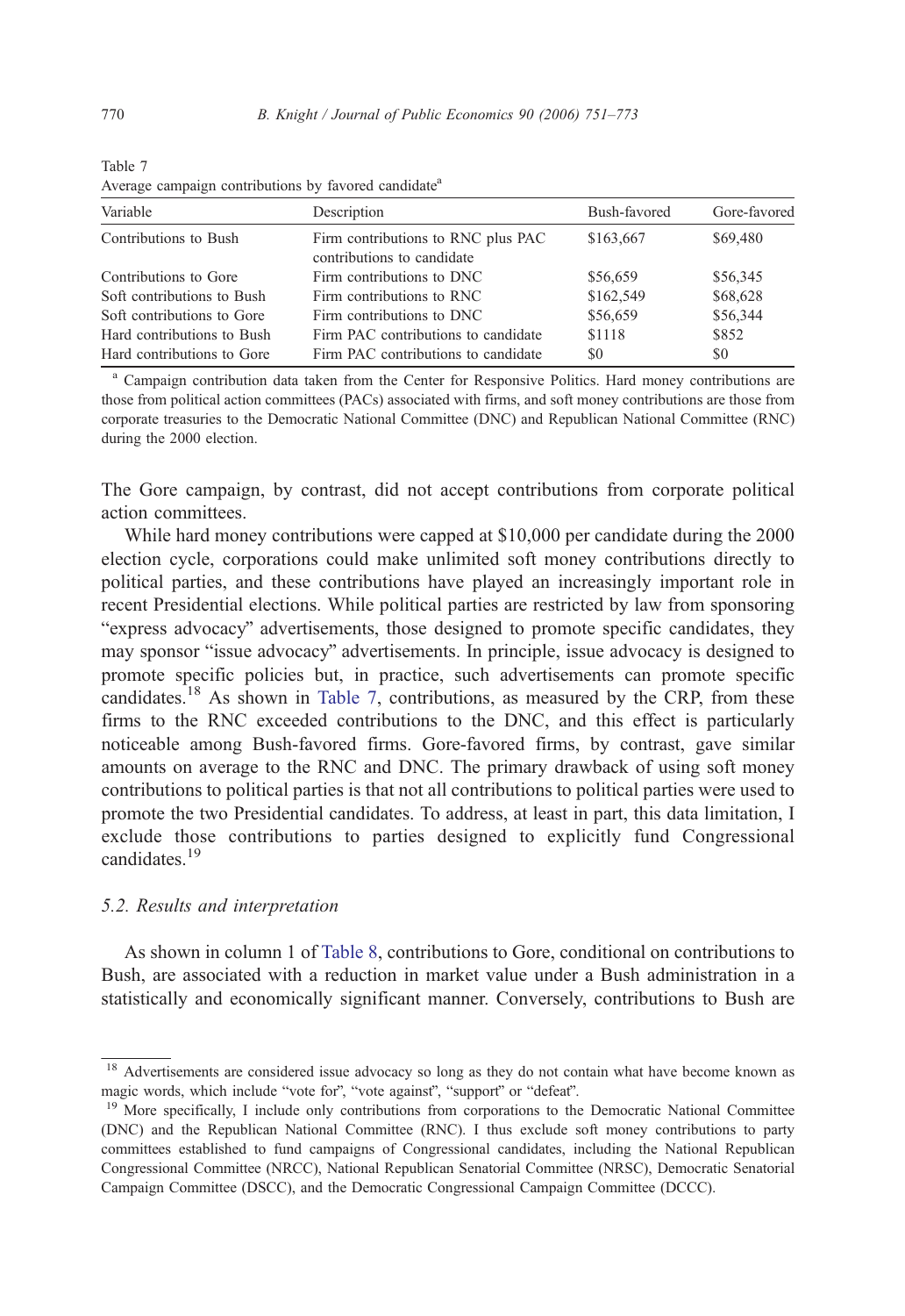|                                    | (1)                | (2)                 |  |
|------------------------------------|--------------------|---------------------|--|
| Frequency                          | Daily <sup>a</sup> | Weekly <sup>b</sup> |  |
| $\Delta Pr(Bush)*C^{Gore}/V_{t-1}$ | $-2099.03**$       | 975.82              |  |
|                                    | (815.58)           | (1801.65)           |  |
| $\Delta Pr(Bush)*C^{Bush}/V_{t-1}$ | 1934.97*           | 1778.58             |  |
|                                    | (1110.26)          | (2447.30)           |  |
| Obs                                | 9310               | 1820                |  |
| $R$ -squared                       | 0.0192             | 0.1294              |  |
| Equity fixed effects               | yes                | yes                 |  |
| Differential return                | 4034.00**          | 802.76              |  |
|                                    | (1759.43)          | (3880.86)           |  |

<span id="page-20-0"></span>

| Table 8 |                                |  |
|---------|--------------------------------|--|
|         | Campaign contribution analysis |  |

Regressions with standard errors in parentheses. \*\*denotes 95% significance, \*denotes 90% significance.

<sup>a</sup> OLS regression of the firm-specific abnormal rate of return on the change in the price of a Bush contract on the Iowa Electronic Market. Campaign contribution data reported by the Center for Responsive Politics and are scaled by the prior day's market capitalization. Campaign contribution data include hard-money contributions from PACs affiliated with firms to candidates, and soft money contributions from firms to the Democratic National Committee (DNC) and the Republican National Committee (RNC). Daily data cover the period May 1, 2000– November 6, 2000.

<sup>b</sup> OLS regression of the firm-specific abnormal rate of return on the change in the price of a Bush contract on the Iowa Electronic Market. Campaign contribution data reported by the Center for Responsive Politics and are scaled by the prior day's market capitalization. Campaign contribution data include hard-money contributions from PACs affiliated with firms to candidates, and soft money contributions from firms to the Democratic National Committee (DNC) and the Republican National Committee (RNC). Weekly data (Friday close to Friday close) cover the period May 1, 2000–November 6, 2000.

associated with a significant increase in market value under a Bush administration. The weekly results, as shown in column 2, are statistically insignificant, perhaps reflecting the loss in power associated with the reduced sample size.

While these coefficients have signs that are consistent with the theoretical model outlined above, their magnitude is much larger. Recall that the model predicts a coefficient on the Bush contributions interaction term, for example, of  $R/q^{\text{Bush}}$ . Given the close race and low interest rates during this period, which implies  $R \approx 1$ , the two coefficients should be about two, orders of magnitude lower than the reported coefficients. There are at least three explanations for this disparity.<sup>20</sup> The first explanation involves firm bargaining power. In the model described above, candidates make take-it-or-leave-it offers to firms and thus extract all gains from trade. In models with firm bargaining power, by contrast, firms may secure these favorable platforms with much smaller campaign contributions and hence the returns to these contributions may be much higher. The second explanation also involves the theoretical model, which incorporates only influence motives for campaign contributions. [Grossman and Helpman \(1996\)](#page-22-0) consider models in which firms have both influence motives and electoral motives, under which firms contribute in order alter the probability that a given candidate is elected. If

 $20$  This disparity is related to the puzzle of why firms and others give so little given the large size of government and the associated potential rewards to firm giving ([Ansolabehere et al., 2003\)](#page-22-0).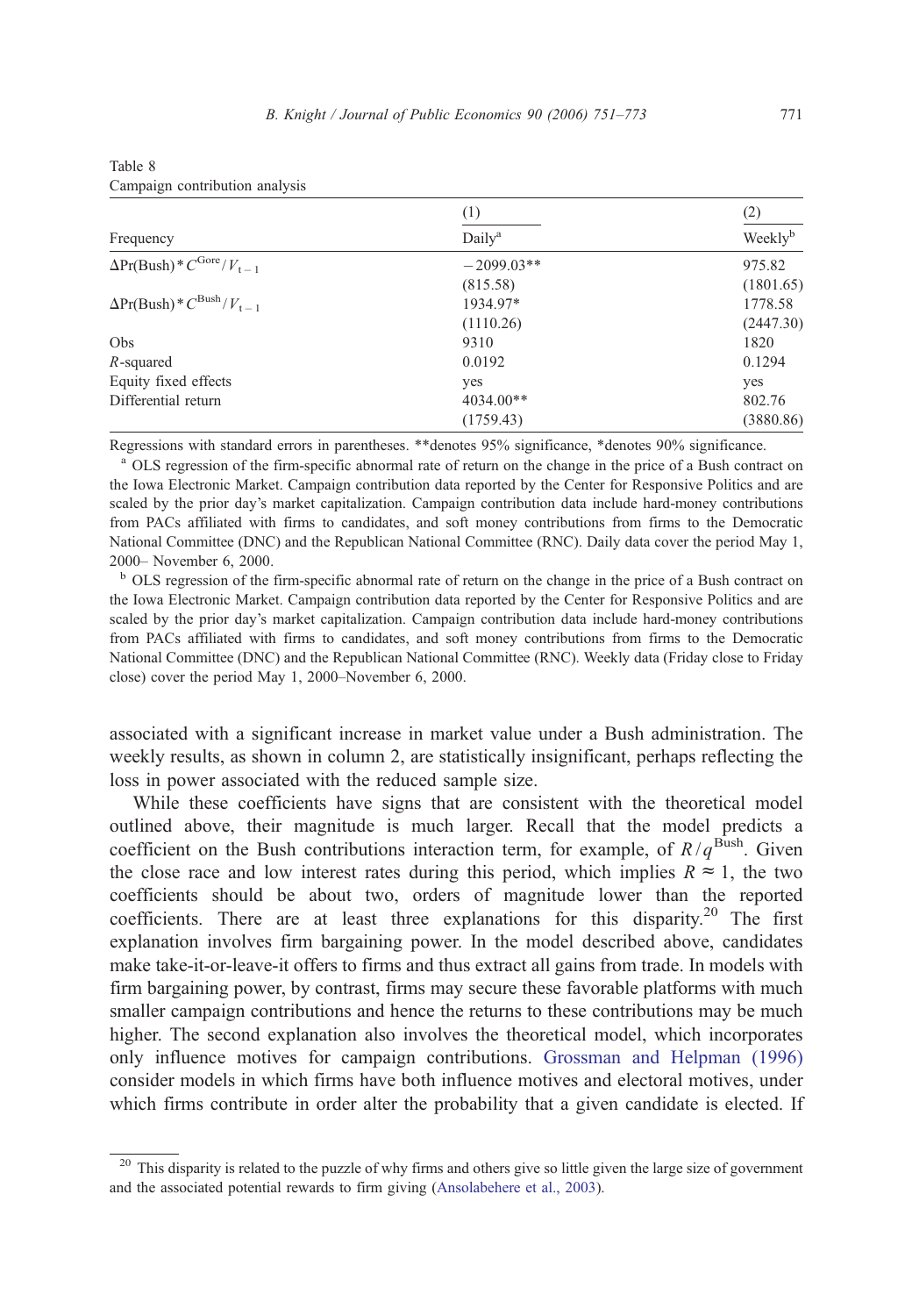firms only have electoral motives, they will contribute to only one candidate, and the coefficient on campaign contributions interacted with the change in the probability of a Bush victory will depend upon the mapping between campaign spending and electoral outcomes and is no longer expected to have a magnitude of two.<sup>21</sup> The third explanation is an empirical one, recognizing that campaign contributions are just one channel through which firms attempt to influence campaign platforms. If other forms of influence, such as lobbying, are positively correlated with campaign contributions, the estimated returns to contributions may be biased upwards.

## 6. Conclusion

Using evidence from the Bush/Gore 2000 Presidential Election, this paper has demonstrated that policy platforms are capitalized into equity prices for a sample of 70 politically sensitive firms in the United States. According to the daily platform-based estimates, favorable public policies account for 3–6% of a firm's total value. Estimates using weekly returns are even stronger, suggesting a differential return of 16%. The most sensitive sectors include tobacco, worth 13% more under Bush, Microsoft competitors, worth 15% less under Bush, and alternative energy companies, worth 16% less under Bush. An analysis of campaign contributions supports the baseline results.

These results have several implications for the empirical literatures discussed above. While several studies have found that political developments during negotiations over tax legislation have expected effects on equity prices, my findings suggest that policies may be reflected in equity prices during the electoral process, which occurs long before the legislative enactment of policies. The second literature discussed above examines the response of equity prices to broader political events; my study demonstrates that such event analyses may only measure a lower bound on the value of favorable policies to firms and thus tend to understate the relationship between economic and political factors. Regarding the literature on the reflection of news in equity prices, while the electoral measures do not fully explain the variation in equity returns, my results demonstrate that news is incorporated into equity prices, and this relationship is economically and statistically significant.

#### Acknowledgements

Thanks to Forrest Nelson at the Iowa Electronic Market for providing data used in this study. Thanks also to Gregory Besharov, Sean Campbell, James Poterba, and Howard Rosenthal for helpful comments and to participants at the Public Choice Society,

<sup>&</sup>lt;sup>21</sup> In models with electoral motives, firms give to only one candidate. For firms giving to Bush, the contributions are described by the following first-order condition:  $(\partial q^{\text{Bush}}/\partial C^{\text{Bush}}_i)(V_i^{\text{Bush}} - V_i^{\text{Gore}}) = R$ , and we can write the corresponding regression equation as follows:  $r_{it} = \frac{R}{\left(\frac{\partial q^{\text{Bush}}}{\partial C^{\text{Bush}}_i}\right)} \Delta Pr(Bush) \frac{C^{\text{Bush}}_i}{V_{it-1}}$ . Thus, in this alternative model, the coefficient depends upon the mapping between campaign spending and electoral outcomes.